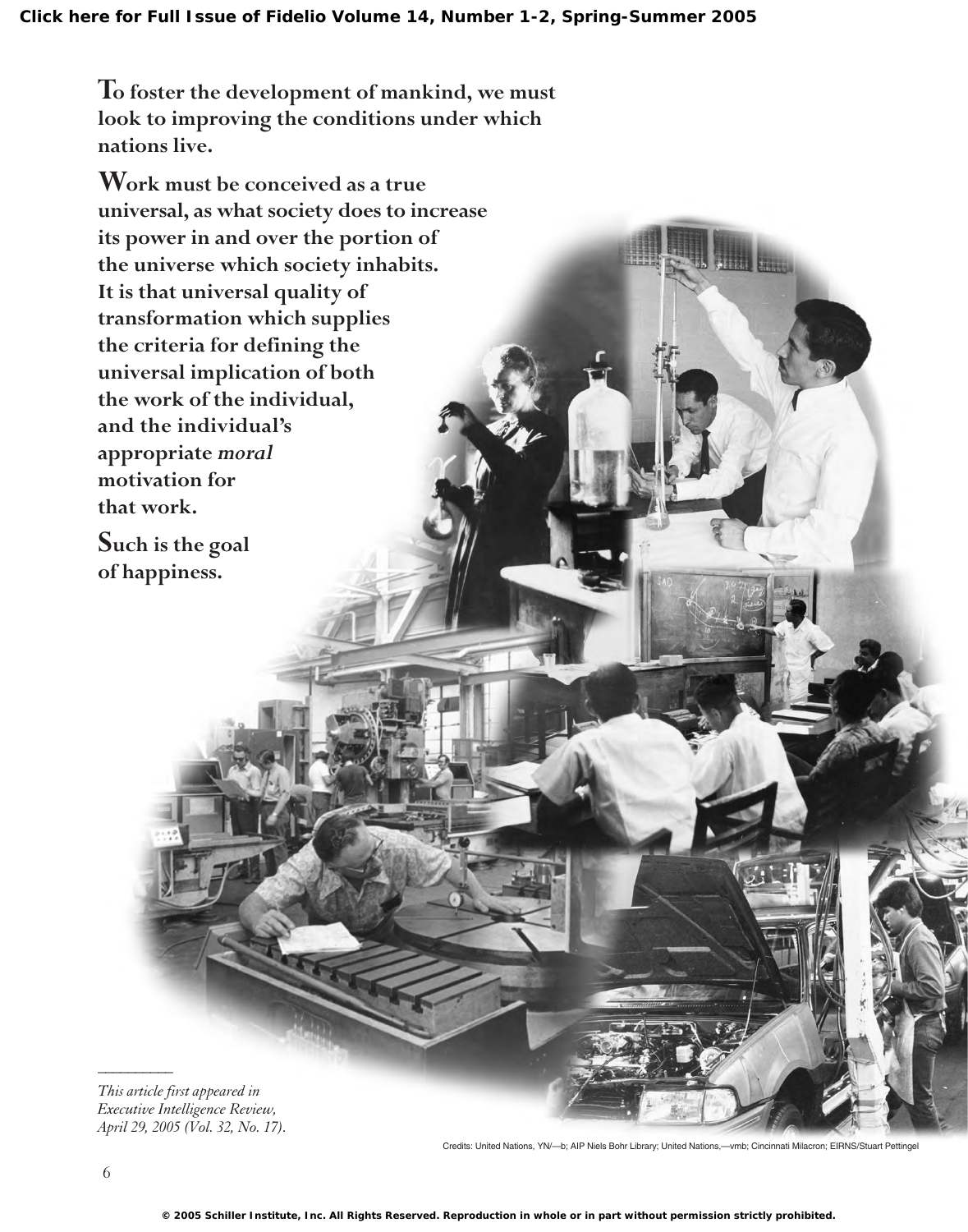# Science: The Power To Prosper

by Lyndon H. LaRouche, Jr. April 16, 2005

This report is about economics as that form of science without which no recovery from the presently onrushing world-wide monetary-<br>financial collapse were possible. However, in science, as ence without which no recovery from the presently onrushing world-wide monetaryfinancial collapse were possible. However, in science, as in preparing a decent meal, it is necessary to clean the kitchen of noxious debris.

However, the intention of this report is not simply to haul out the garbage. Consider that removal of noxious elements of currently widespread opinion as a necessary attack on certain groups of economists who continue to play the role of charlatans, at public expense. These predatory fellows need to be denounced for reason of the damage they would continue to do to the U.S.A. and other nations through the widespread influence of their deceits upon governments and others. I include this attack on them at the outset of this report, if only as a secondary feature of this report as a whole; I do so, because it would be virtually fatal negligence not to attack those dogmas for what will surely be their increasingly desperate frauds at this time. Unless they are denounced for their frauds, on

exactly the issues I pose again here, the damage their erroneous opinions have already caused would not only continue, but worsen.

On this account, back in 1971, I accused many among those influential professors of economics of being "quackademics"; over the decades since then, that has been repeatedly proven to have been not only a correct, but necessary choice of language. In retrospect, it is now clear, that had more people heeded my warnings then, the U.S.A., and the world generally, would not be in the ugly mess it is today.

However, the principal topic which I address here, is the fact that, presently, even honest and otherwise intelligent people in government, business, and academia, simply do not have certain knowledge of a type which is absolutely crucial for choosing competent policies under the present crisis-circumstances confronting our government, businesses, and the general public. The principal topic of this report, is the presently urgent necessity of the study and practice of economics as a science, as essentially a branch of experimental physical science.

Under present circumstances, I am therefore obliged to supplement the memorandum which I have recently addressed to the members of the U.S. Senate and their

*Scientific discovery transforms society, as it is transmitted to industrial production through the machine-tool process.*  **Top to bottom:** *Institute of Applied Sciences, Mexico City; Marie Curie in her laboratory; engineering classroom, Bombay, India; installation of computerized machine-tools, Cincinnati Milacron; Ford assembly plant, Hermosillo, Mexico.*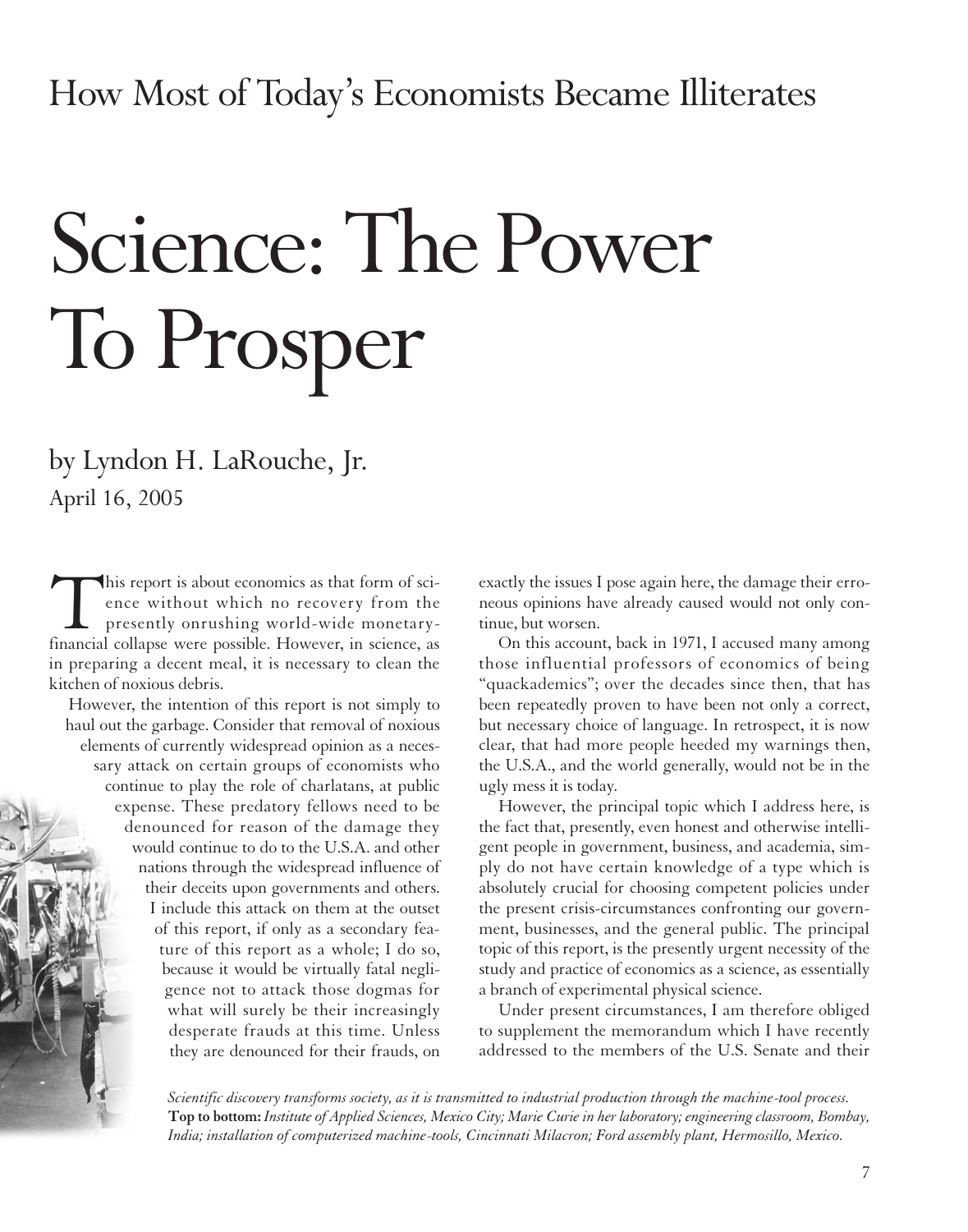staffs,\* by providing professionals and relevant other persons this paper's concise introduction to what are now certain urgently needed, but usually overlooked principles. In this present report, all matters addressed are subsumed under the need to remedy the general lack of that knowledge which must now guide our republic, and our world, out of the presently onrushing catastrophe.

Up to this present moment of my writing, even most among today's visibly leading economists remain ostensibly ignorant of the most elementary of the systemic errors in their thinking. These are errors shown by their continuing complicity in the past three decades' march down the wrong road, into the swamp of the presently onrushing economic chain-reaction collapse of the world's present monetary-financial system. I present those needed principles of economics as a science which makes clear, that this present collapse would not have been possible, had these professionals and their followers not either ignored, or even defied, the previously well-known principles of that American System of political-economy which defined a durably successful design of modern economy, beginning more than two hundred years ago.

Therefore, given the immediate peril of the world's economy today, the continued influence of the ideology of those misguided economists in the policy-shaping of governments including our own, must be considered the poisonous, habit-forming drug which lured the world monetary-financial system into a form of degeneration which should have been foreseen, or, at least recognized, decades ago, as being a recipe for the kind of state of a general catastrophe which we have actually experienced, more and more, in effects experienced during the recent quarter-century.

Therefore, to overcome the present crisis of our national and the world economy, we must do two things. First, rid ourselves of those specific kinds of diseased thinking about the subject of economics, which have dominated the U.S.A. and other governments' policy-shaping, and caused the ruin of our economy during the recent three and a half decades. Second, circulate the missing, urgently needed true knowledge of how a successful modern economy works, not only among professionals and businessmen, but, to provide a competent grounding in this essential knowledge, through our secondary schools and universities. The latter, second purpose is the principal concern of this report.

To make those two points in this report, I have chosen the timely example of urgent need to diagnose and cure the present collapse of the auto industry. What was wrong? What should we now do instead? How must we think about economics if we are to succeed in overcoming this challenge? How must we think about a successful rebuilding of both the U.S. and world economy over the coming fifty years and more?

In earlier locations I have pointed out some of the essential kinds of related causes, and cures, for the failure of General Motors and other managements today. Here, in this report, I focus on the scientific principles which should be applied, instead of those flawed policies which have caused the present collapse of that industry. On the latter account, I shall direct attention in the body of this report to some extremely relevant, essential principles of economics, principles which were generally unknown to leading economists in universities and elsewhere, up to the point of their study of this report. I supply selected examples of this general ignorance, examples which I choose because they are ones more readily understood among the audience I have selected for this occasion.

I have also pointed, below, to the nature of the still deeper, scientific principles which must govern the way in which we pass down education in the principles of economy from the university level, into the secondary school curriculum, and the public generally.

To speak bluntly, the virtual "brainwashing" of the upper echelons of business leaders and elected members of government on the subject of economy, has carried matters to the extreme, that a crash of enterprises as significant as an entire automobile industry reflects a quality of conditioning which hinders the business executive's or political figure's ability to think rationally about the decisive issues of the crisis of that industry. Typical, in recent years up to the present time, is the case in which the sense of a crisis in the physical economy, prompts the relevant individual's flight from the physical-economic reality of the situation, a flight which is expressed in such forms as rebuking his informant, "But, tell me how the market is doing . . . ."

So, whereas, among relevant trade-union leaders from those industrial categories, the reaction to the presently onrushing collapse of an industry, tends to be rational, healthy, and realistic, the same information presented to the political figure who one might presume represents those trade-unionists' political interests, is too often a change of the subject of discussion, to asking about "the market." That "market" has been the same phenomenon which has continued to suggest that the relevant sector of the physical economy is on the road to prosperity, at the same time that the relevant industry has been preparing to crash. It is that latter kind of avoidance of physical reality rather typical of today's so-called "white collar class," which is expressed by their turning from reality to the subject of "the market" whenever reality frightens

<sup>\*</sup> "Emergency Action by the Senate," April 13, 2005.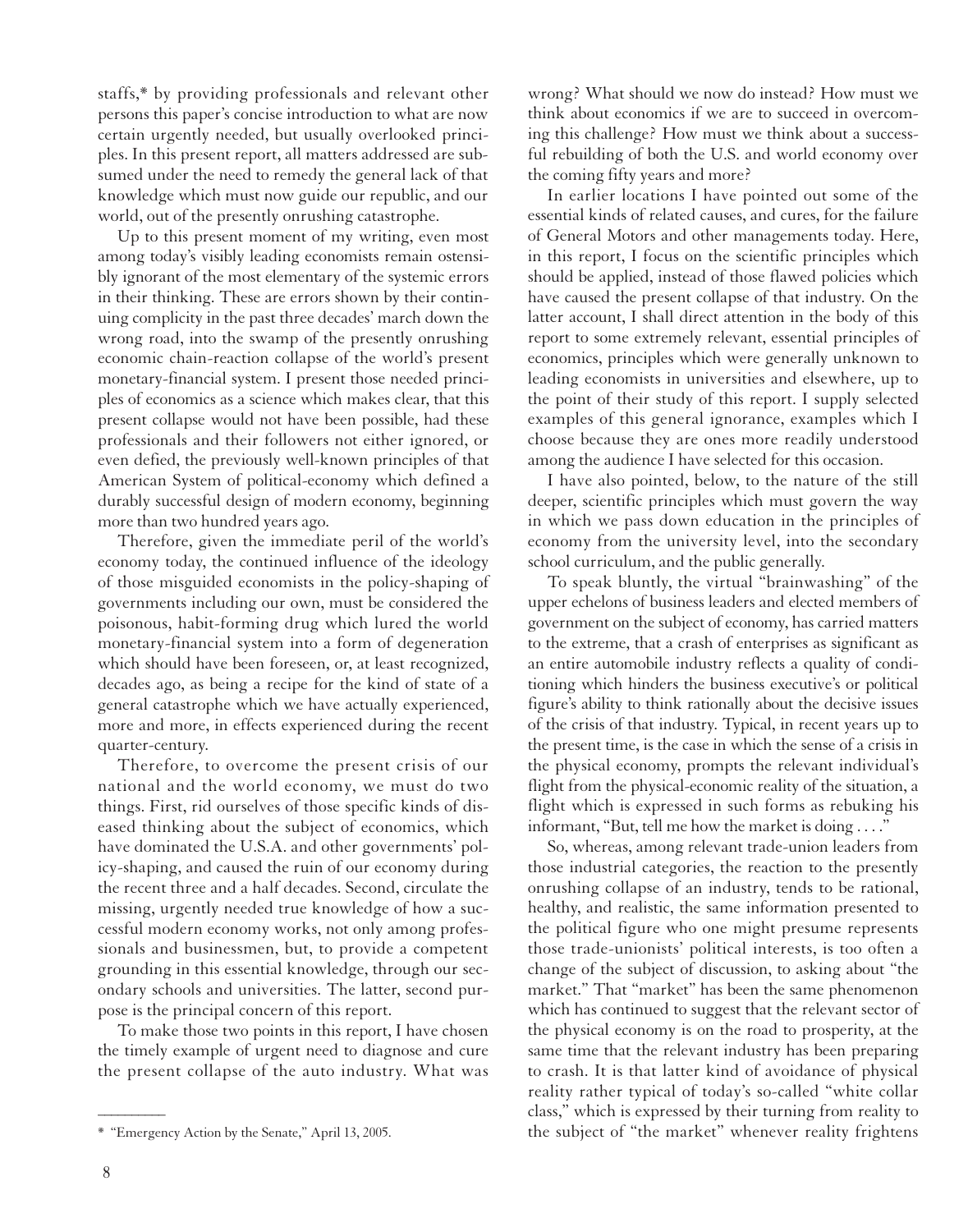them. That syndrome among them is the most likely influence which might set off the moral failure among politicos which virtually destroys our nation.

A study of the way in which the automobile industry, in particular, has been building up its over-ripeness for the presently onrushing collapse of its relevant corporate institutions, that over years to date, typifies the evidence of the need to shift discussion of the policymaking of our economy from the monetary-financial realm, back to viewing the actuality of the monetaryfinancial processes from the vantage-point of primary emphasis on the processes at work within the physical economy as such.

That said thus far, the first subject the thoughtful reader should wish to take up, now, is the subject of the quality of my expertise. I now preface the body of this report, chiefly, with a few necessary remarks on the most relevant parts, for today, of my background in this field, and after that, turn, in the body of the document, to the crucial point of science to which this report is dedicated.

#### Some Relevant Personal Background

Often, the instances of either notable success, or ugly failures in the policy-shaping behavior of adult leaders in society, reflect some critical turning-point in development of that personality during childhood or adolescence,

Looking backward from today, it is fairly said that my present career as, in fact, a leading economist, reflects a process which began during my adolescence, in an incident which occurred my first day in attendance at the then standard first secondary school class in Plane Geometry. On that occasion, when the students were challenged by that teacher to suggest why we should study geometry, I volunteered a subject which had fascinated me since some earlier visits to the nearby Charlestown, Massachusetts Navy Yard. I replied to her challenge by posing the subject: *To study why leaving those holes in girders strengthens the structure of which they are a supporting part.* It is the kind of question a boy in my circumstances then would have asked his father. I did ask, but I was never satisfied with the answer he gave me, which was that I should learn the answer in school when the time for that came. School had come, and I had asked.

Despite some prompt, foolish, and also vociferous ridicule from some classmates on that account, my reflections on what I recognized as their irrational reaction, showed me why I could never accept the idea of a geometry, or physics, premised upon allegedly self-evident definitions, axioms, and postulates of a so-called Euclidean or kindred doctrine in geometry. I never did.

Already, before that classroom incident, I had been prompted by similar questions, to begin a reading of representative writings of leading names in English, French, and German philosophy of the Sixteenth through Eighteenth centuries. I remained fascinated by that study of philosophies as systems, rather than opinions, from that same standpoint, up through the present day. The pattern of that experience in studying philosophy, initially, during the remainder of my adolescence, showed the significance of that incident in the geometry class to have been, that I was then already on the road to becoming an adolescent admirer of Gottfried Leibniz, over all the other authors of my explorations in those modern European philosophies, These explorations among the history of ideas turned gradually to translations from, and disputed commentaries on the work of the pre-Aristotlean Greeks.

Within two years after that classroom incident, I had become, in effect, a convert to that science of physical geometry which I would come to recognize, more than a decade later, as a Riemannian anti-Euclidean geometry.1

The relevance of that seminal classroom incident from my adolescence to this present, brief report, is not only that most professionally trained persons whom I have known from my own, and later generations, developed into adulthood along an intellectual pathway which was systemically contrary to my own. As a result of my adopting the kind of views on geometry which I expressed in that classroom, I have developed what were to be proven to be my superior methods applied to the subject of economy.

So, since my adolescence, my contentious view on the subject of physical geometry, which I had expressed in that geometry classroom, led me to follow the essentially Leibnizian, specifically American track in economics associated with the tradition which Treasury Secretary Alexander Hamilton had identified officially as that

<sup>1.</sup> The term "anti-Euclidean," rather than "non-Euclidean," dates in fact from a time prior to the writings of Aristotle or Euclid. It dates in European culture, from the influence of the Egyptian astronomy known as *sphaerics* among the Pythagoreans and Plato. Although a return to "anti-Euclidean geometry" is implicit among Nicholas of Cusa and his principal followers, in physical science, the term "anti-Euclidean" originates with one of the principal teachers of Carl Gauss, Abraham Kästner. The concept is developed, although not under that name, in Gauss's published work, beginning his 1799 doctoral dissertation against D'Alembert, Euler, and Lagrange; but appears, frankly stated, in its own right, with Riemann's 1854 habilitation dissertation and his *Theory of Abelian Functions.* Riemann's conceptions played a decisive role in shaping the development of my own anti-Euclidean notions in physical economy. The term signifies the rejection of *all* notions of "self-evident" (e.g., *a priori*) principles in mathematics.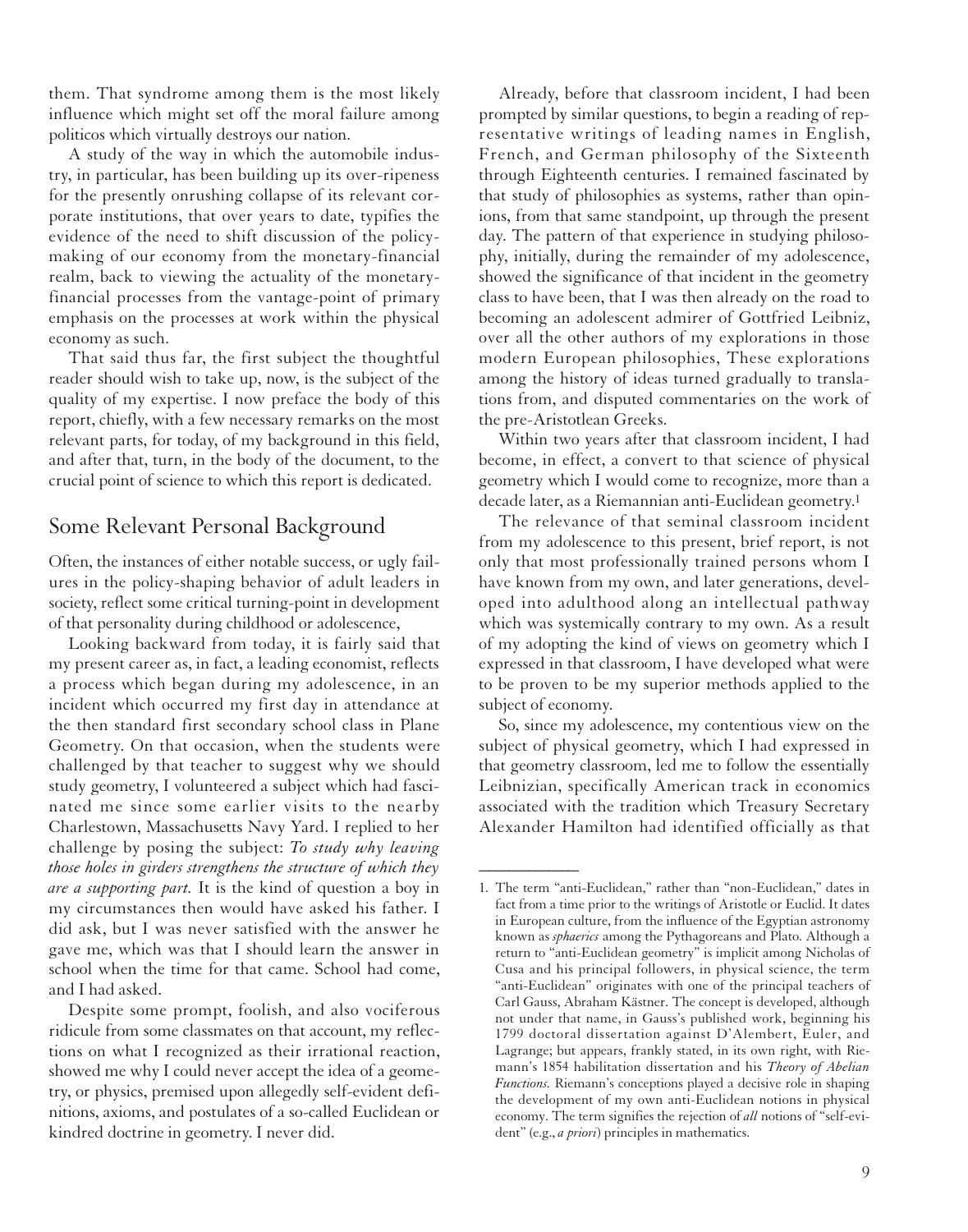**A mere mathematician reports statistically on the motion observed; a physical scientist, by contrast, not only discovers what has moved the observed object, but**



American System of political-economy; whereas, most of what passes for generally accepted doctrine, even in the U.S. universities today, is premised on that British East India Company's Anglo-Dutch Liberal school of economy, the doctrine against which the American War of Independence had been fought.

My affinity for the American System, even during adolescence, expressed a non-accidental coincidence with those aspects of my childhood family legacy as a descendant of circles associated with the early Nineteenth-century American Whigs and their Abraham Lincoln legacy. The outcome of the confluence of that part of family history with the evidence of science, was that I have remained personally comfortable with the agreement between the two influences to the present day.

That experience was the origin of what became my

10

 $\overline{\phantom{a}}$ 

repeated successes as a long-range economic forecaster over decades, during a time when the schools of thought represented by my putative rivals in this field of forecasting have usually failed, often miserably.

Today, the most essential kind of principled significance for science generally, and economics emphatically, of that philosophical difference which I expressed in that classroom incident nearly seventy years ago, can be usefully restated as: *A mere mathematician, such as René Descartes, reports statistically, as did Copernicus, on the motion which has been observed; a physical scientist, by contrast, follows such precedents as Johannes Kepler. The latter not only discovers what has moved the observed object, but bases his presumption and proofs of professional competence on discovering the specific power2—the specific universal physical principle—which generates the kind of observable motion which could not have been predicted by the methods*

along such main lines of development as the direct followers of Cusa, Luca Pacioli, Leonardo da Vinci, Johannes Kepler, and Leibniz. The reaffirmation of this notion of *powers,* against the empiricists' socalled Enlightenment and the followers of Decartes, occurred under the influence, in Germany, of the mathematician Abraham Kästner, Kästner's pupil Carl Gauss, the École Polytechnique of Lazare Carnot, Arago, *et al.,* and the circles of Alexander von Humboldt, which gave us the work of Bernhard Riemann, and the defense of Kepler and Riemann made by Albert Einstein later in his own life.

<sup>2.</sup> The term *power,* as I employ it here, as distinct from the reductionist's mistaken notion of *energy* as elementary, is the customary English translation of Leibniz's use for science of the German term *Kraft.* Those terms have the same significance as the use of the term *dynamis* by opponents of the reductionist schools, such as the Pythagoreans and Plato. The modern form of this Classical Greek usage of the notion of *power,* is traced from such relevant writings as Cardinal Nicholas of Cusa's *De Docta Ignorantia,* which, with related later writings by him, launched modern experimental physical science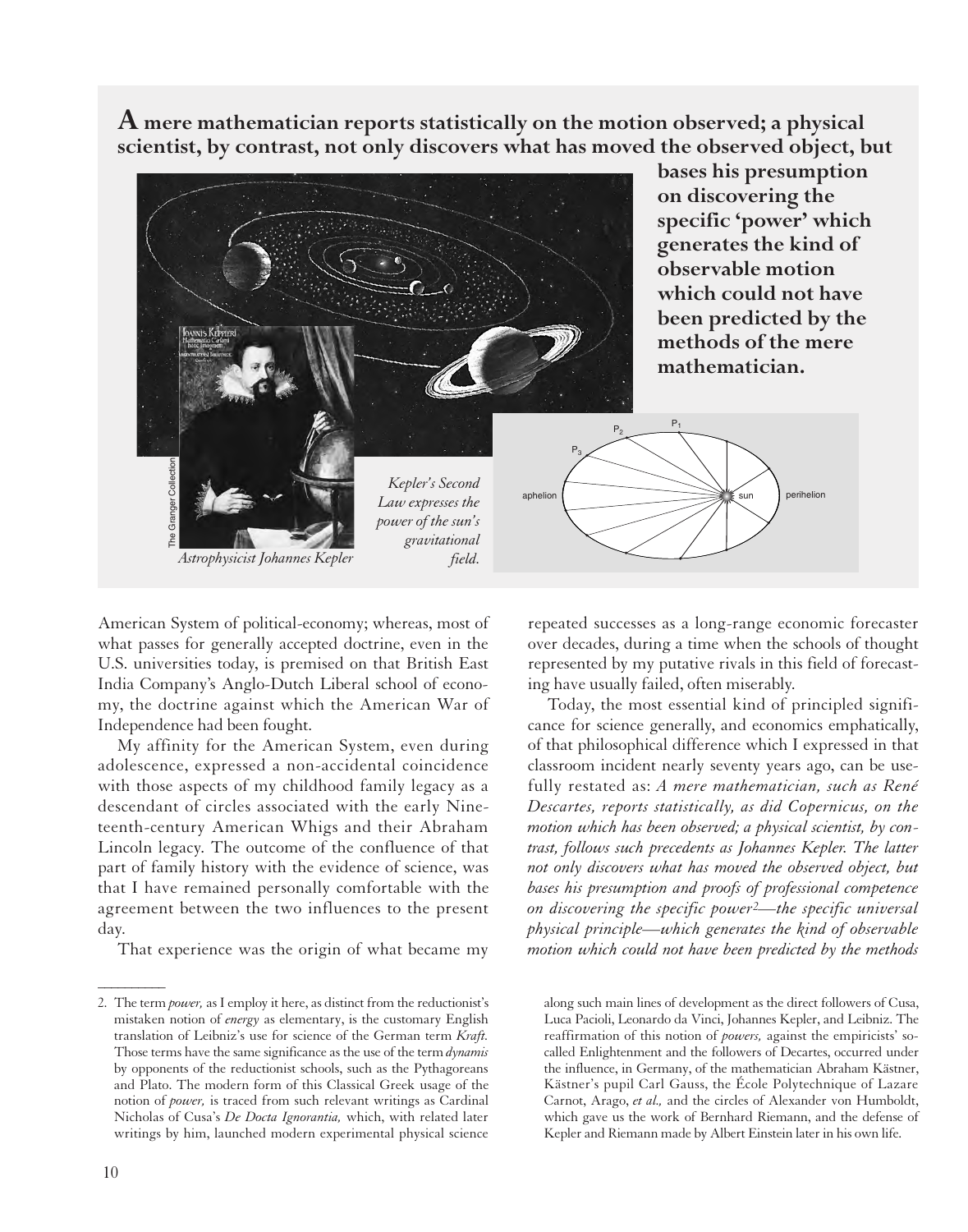*of the mere mathematician.3* We observe the movement of the planet. Galileo said that it moves; Kepler asked, and discovered that which moves it.4

So, from the beginning of what became my professional successes as a working economist, I had been led to define competent economics, as Leibniz did, as a science of physical economy, whose most characteristic practice is long-range forecasting. The statistician, in his attempted role as forecaster, seeks to predict the movement so; the scientist working in the footsteps of Kepler, Leibniz, Gauss, and Riemann, asks what moves it, *even to produce a state of motion which had never been known to have existed before?* It is the latter sort of motion, forecasting successfully something which had never occurred before, which is inevitably excluded by reductionists' statistical methods, which is the motion which expresses all of those developments which correspond to the most important of all developments. These are the developments which the statistician must necessarily fail to foresee as likely.<sup>5</sup> That discovery of a principle whose application generates a category of phenomenon never experienced before, is the experimentalist's definition of a universal physical principle. That is the true definition of scientific method; that is the *power* of progress. *This same notion of power, is the essential principle of any competent economic science.*6

The prompting of my first formal step from being a youthful admirer of the concept of physical geometry, toward becoming a professional economist, occurred at the beginning of 1948, when I had received loan of a Paris pre-print of Professor Norbert Wiener's *Cybernetics.* Much of that book I found to be fun; but I could not swallow Wiener's frankly absurd, radically reductionist doctrine of "information theory." I was promptly determined, from that moment on, to elaborate my strict disproof of Wiener's cleverly seductive "ivory tower" intervention into economics.

At a later point, during my repeated, 1952-1953

 $\overline{\phantom{a}}$ 

rereading of the opening paragraphs of Bernhard Riemann's 1854 habilitation dissertation with the subject of physical economy in mind, my earlier work in arriving at a thesis refuting Wiener (and, similarly, John von Neumann) for economics, came into focus. In the leisure imposed by a process of convalescence from a serious bout with hepatitis, I had my "Eureka" experience; I acquired a sure-footed sense of my special competence as an economist, a competence which was later demonstrated in my first general forecast on the economy, which I made several years later, in 1956

The first working forecast actually made by me on the basis of those studies, which was made during 1956, took shape when I insisted to my rather astonished, and chiefly disbelieving colleagues of that occasion, that we, as consultants to business firms, must foresee a major U.S. recession to erupt approximately February of 1957.7 That forecast collapse into recession came on time, and for the reasons I had forecast. The effects of my success as a forecaster were much disliked in those circles. Obviously, my doubts of the wisdom of the automobile industry had not caused that recession; but, it is not atypical of the perils of the successful forecaster, that for some associates and others, I must nonetheless be blamed, emotionally, for the effects which reality, not I, had created and delivered to their doorsteps. The typical poor fellow clung to his earlier delusion about the economy, by saying of me, "He talked us into a recession!"

The study which led to my crafting of this forecast had been prompted, initially, by my attention to economically pathological patterns in the marketing practices of leading automobile manufacturers. This observation had turned my attention to broader, correlated other, related factors of virtual fraud by lenders, then, as now, in the misuse of consumer credit by the U.S. economy at that time. Hence, the forecast.

All forecasts of that type which I crafted then, and later, have been premised on the discovery of a characteristi-

dred principle, frees the mind of the individual to see beyond the neurotic bounds of his own "fishbowl-like" syndrome.

- 6. This issue of *power* is addressed directly by Gauss's 1799 attack on the fraud by D'Alembert, Euler, Lagrange, *et al.,* who used the nonsense-word "imaginary" to attempt to conceal the actual, physical existence of the complex domain. The concept of the complex domain, as developed from Gauss through Riemann, is the mathematical form of expression of that ontological principle of *power* as associated with the discovery of uniquely efficient universal physical principles. E.g., Riemann's conception of *Dirichlet's Principle.*
- 7. My related proposal was that the firm shift emphasis toward getting deeply into the ground-floor of what must be seen as an increasing importance of electronic data-processing in production, distribution, and administration.

<sup>3.</sup> Carl Gauss's discovery of the orbit of the asteroid Ceres, for example.

<sup>4.</sup> This qualitative difference between Descartes and Leibniz is expressed as systemic in Leibniz's refutation of Descartes on the subject of *vis viva,* where Leibniz's argument reflects the notion of *power* (*dynamis*) adopted, as a principle of what the Pythagoreans and Plato knew as *Sphaerics.*

<sup>5.</sup> As I have emphasized repeatedly in earlier locations, the typically irrational behavior of the individual and group can be described categorically as a case of a "fishbowl syndrome." The affected individual's reactions are conditioned by a mixture of individual axiom-like assumptions about the universe which limit his or her behavior to the confines of the kind of imagined universe to which those assumptions correspond. That individual therefore "can not see" the larger universe which exists beyond those axiomatic-like assumptions. Thus, the discovery of a universal physical, or kin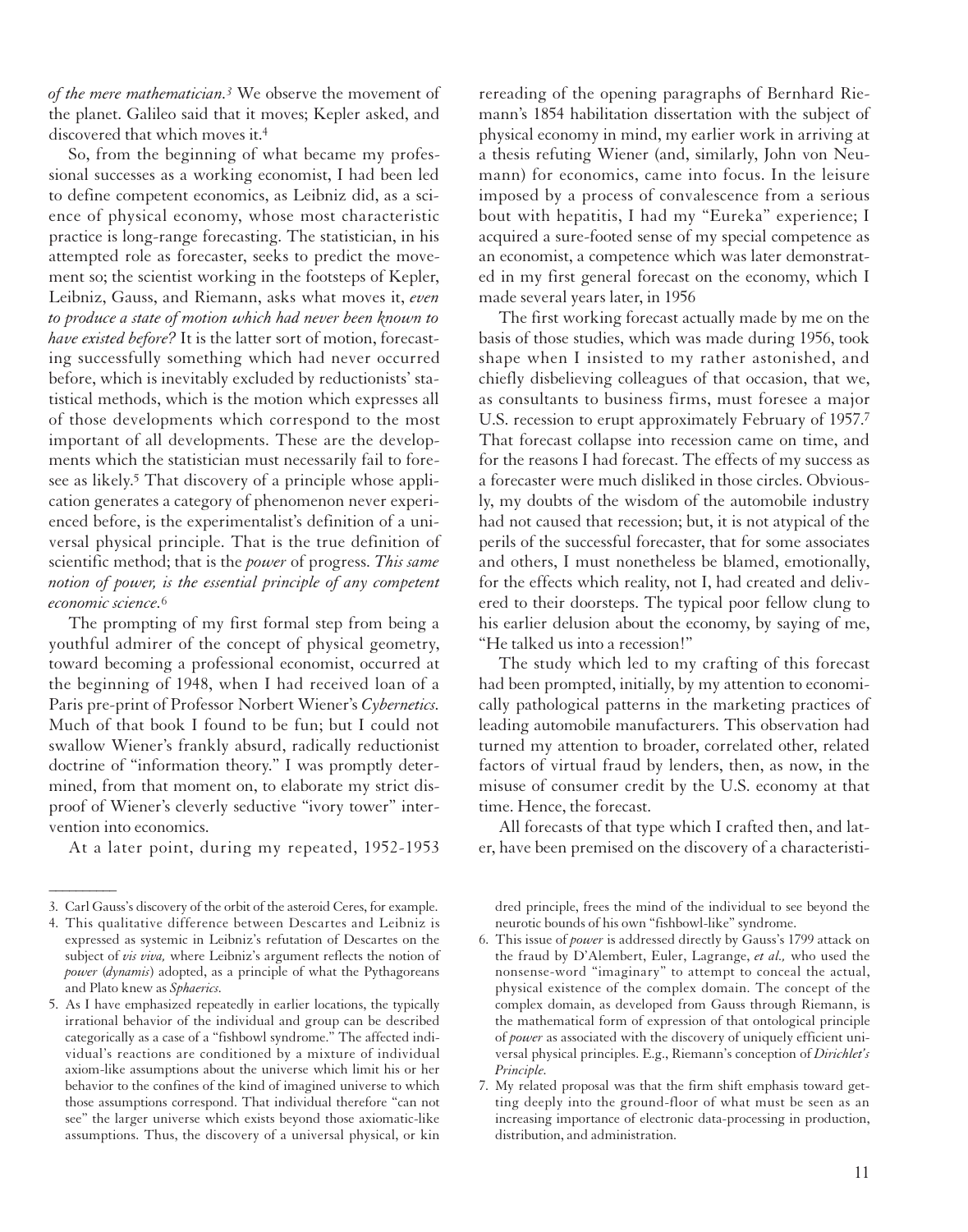cally systemic feature of the economic process. Often, as in the case of my 1956 and later forecasts, this systemic feature corresponds to recognition of some influential, usually false, axiomatic-like assumption by some controlling interests in the current system. Like the 1954-1957 process leading into the February 1957 turn, most important forecasts are premised upon a discovered element of systematic delusion of that type, like the "Pyramid Club" frenzy of the late 1940's, or the consumer-financing frenzy leading into the 1957 recession, each of which, like the John Law "bubble" of the early Eighteenth century, had been induced in relevant mass-behavior.

Then, as in the case leading into the present General Motors crisis, the tendency of the relevant foolish folk is to see apparent short-term monetary-financial advantages in "the market," while putting aside concern for medium- to long-term physical-economic factors. The latter are the factors which will ultimately take their revenge, as now, upon the wishful monetary-financial thinking which has temporarily seduced prevalent opinion.

For example, the fact that the population of the U.S. has been transformed, as a whole, from a nation of savers, into wildly over-extended borrowers, seeing today's money to spend, rather than tomorrow's debt to be paid, is worse than typical of the way short-term delusions of public opinion, lead into medium- to long-term catastrophes. Such are the cases of the 1990's "IT" bubble, the mortgage-based securities bubble, the automobile-salesfinancing bubble, hedge funds generally, and the U.S. fiscal debt and current accounts deficit today. In all bubbles, and most boom-bust cycles, there is a systemic element of popular delusion operating axiomatically within induced mass-behavior.

Ironically, we witness the same kind of blunder as then, repeated on a grander scale today, as a key part of the onrushing crash of the automobile industry, and other key sectors. However, while forecasting disasters is not only important, but necessary, it is forecasting ways to bring about a recovery from a presently onrushing disaster, which touches the heart of a scientific quality of professional practice of physical economy. As an illustration of the latter point, take a key feature of my just-issued report on the prospects of a recovery, which I have just issued as a motion presented to the members of the U.S. Senate. This present report is crafted as a technical supplement to that report.

Not accidentally, the systemic error in mismanagement whose effects have exploded to the surface of the world's automotive interest today, was the same type of error, but on a grander scale, speaking of types of systemic errors, which had attracted my attention in

the automobile industry of 1956. General Motors' financier management of today has obviously learned less than nothing from the industry's mistakes of fifty years ago.

As I have noted above, my 1956 forecast of a deep 1957 recession had been crafted in a professional capacity as an executive of a firm by which I was employed at that time. However, the study and its specific success prompted a deeper, intense, and far-ranging private study of the trends which I later forecast, beginning 1959-60, as a current trend in our nation's policy-shaping ideology of the mid-1950's. It was clear to me then, that if that ideology were continued in effect, this would set off a series of international monetary crises during the latter half of the 1960's, and, beyond that, presented the added danger of a breakdown of the presently ongoing world monetary system as a result. It actually happened as I had forecast this, over the course of the middle 1960's, through 1971 and beyond. That more widely circulated forecast is that for which I have become known around the world, since the middle to late 1960's. This forecast was realized as the 1967-68 pound sterling and U.S. dollar crises, and the subsequent, 1971-72 collapse of the original Bretton Woods monetary system.

My post-August 16, 1971 statements on this action of the Nixon Administration, which were issued during the remainder of that year, then defined the long-term basis for the series of subsumed, medium-term forecasts, which I later issued at various points during the decades up to that which I delivered through mass media shortly before the 2001 U.S. Presidential inauguration. None of those forecasts of that interval has ever been wrong.

It is the method associated with that general forecast which stands as completely vindicated in the international crises erupting today.

This is not to deny that there are many specialists in various aspects of the economy, who speak with the actual authority of experts in making valid, and sometimes also very valuable statements on the partial significance of current developments. There is often a notable coincidence of opinion between my work and theirs, and some consultation on such matters among us. Nonetheless, my forecasting has the indicated unique quality of significance, as providing the scientific basis for long-term policy-shaping which my success in long-range forecasting expresses. It is the scientific basis for my distinctive successes on that account which must, finally, be learned among those who will be qualified to lead the world into the future, especially those future leaders who emerge from the generation typified by the program of education in certain fundamentals of both science and Classical culture being con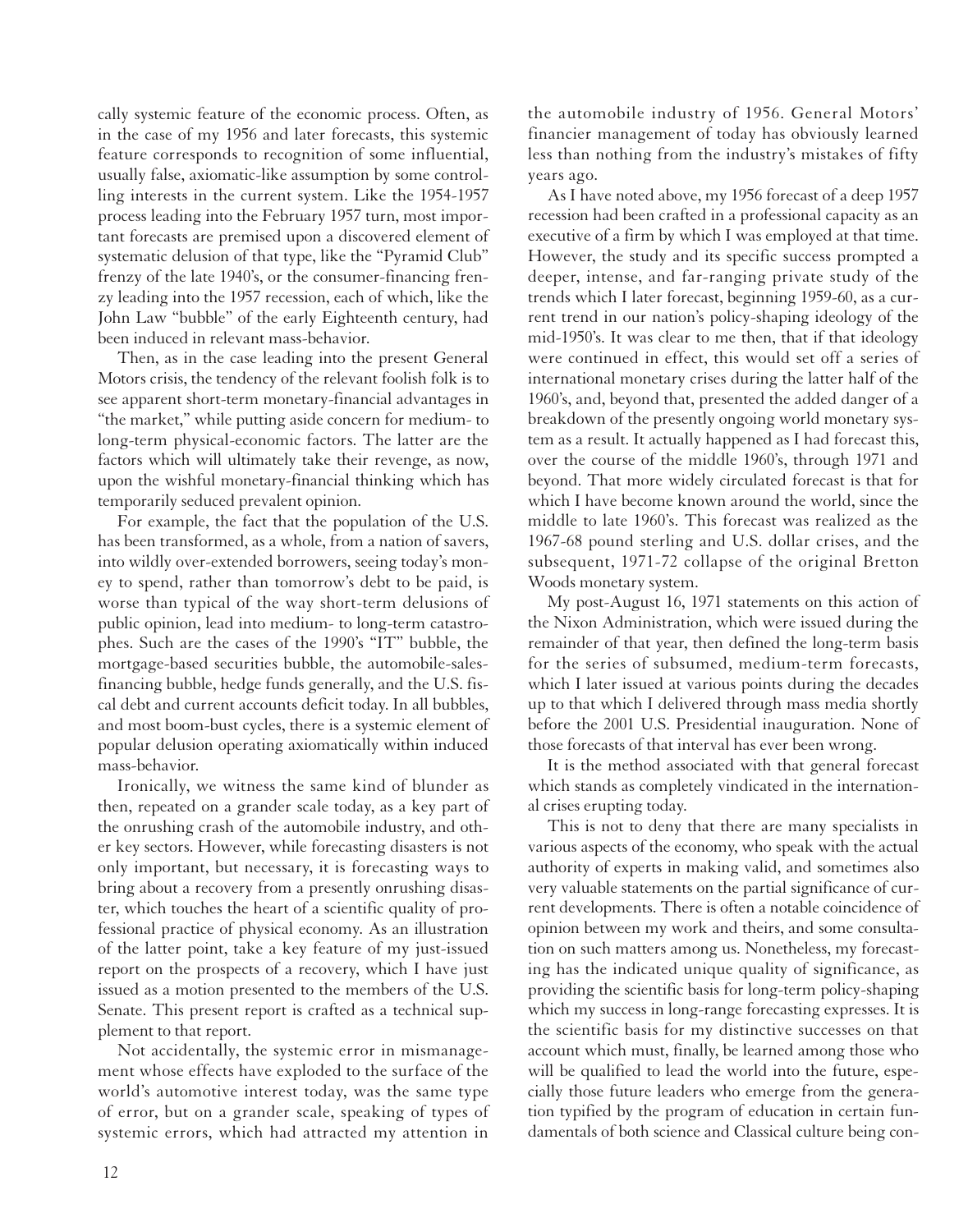**As in the case leading into the present General Motors crisis, the tendency of the relevant foolish folk is to see apparent short-term monetary-financial**

**advantages in 'the market,' while putting aside concern for the medium- to long-term physical-economic factors which will ultimately take their revenge upon the wishful monetaryfinancial thinking which has temporarily seduced prevalent opinion.**

> *Abandoned GM plant, Danville, Illinois.*

EIRNS/Karon Concha-Z

ducted by my LaRouche Youth Movement.

I work to inform and educate the present leaders from older generations, but also seek to develop a new cadre of leaders of nations who will come to know what I already know far better than I do today. Also, they will still be here to lead in generations which have come to lead after mine has been long gone.

## 1. What Is Economics?

To discuss the ills and cures of our modern international and national economic systems as such, we must first define what economists and others *ought to mean* when they use the term "economics." The problem has been, that among presently leading economists and textbooks, very few provide a valid definition for their use of the term "economics." Most debates on the subject itself break down at the beginning, usually after turning quickly into a Babel of murky confusion over fundamentals. To avoid that confusion over definitions themselves, I begin my treatment of the technical problems raised by the present General Motors catastrophe, in this chapter, with the following corrected definition of the term economics itself.

The crucial historical fact from which to begin any competent study of economic practice today, is, that no science of economy, in any meaningful sense of the way that term is used today, existed prior to the birth of the modern nation-state in Europe's Fifteenth century Renaissance. The first actual economies, otherwise known as *commonwealths,* were founded during the second half of the Fifteenth century, by, first, France's King Louis XI and, later, his follower, England's Henry VII. Any discussion of the principles which must be recognized if we are to deal competently with the causes and cure of *the presently onrushing, global breakdown-crisis of the world's present floating-exchange-rate monetary system,* must begin with an understanding of the scientifically principled differences among the various types of European society which existed prior to, during, and after the Fifteenth-century Renaissance.

The cases of Louis XI's France and Henry VII's England are crucial for sorting out that historical evidence needed to locate the causes and cure for the global crisis expressed by the General Motors and kindred cases today. It would be impossible to grasp what the term sovereign nation-state, or its synonym, *the commonwealth,* should mean to the competent economist, until the history of mankind, prior to Europe's Fifteenth century Renaissance, is seen in a clear-headed way. Until that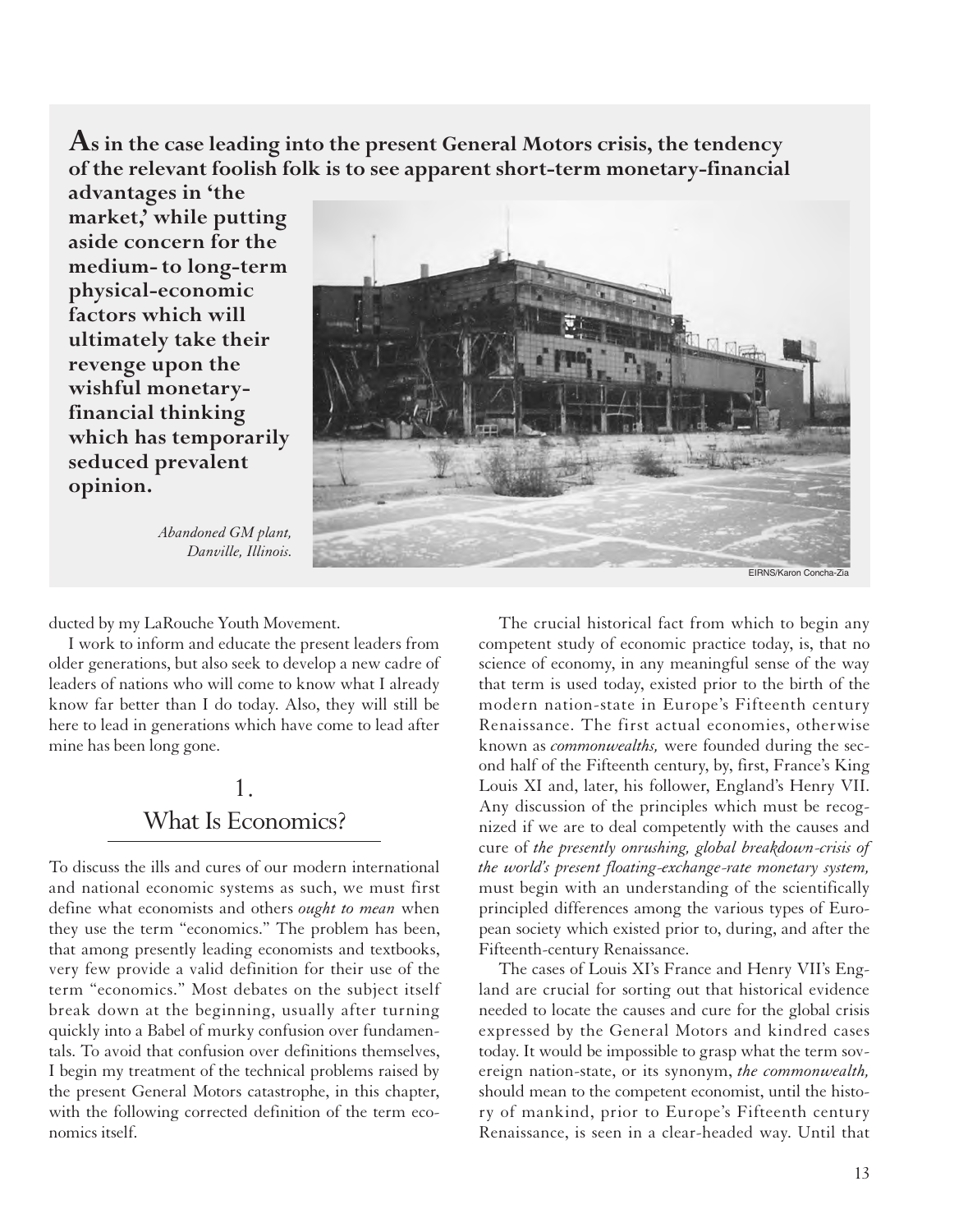point is clear, no competent understanding of any the relevant principles of modern economy were possible.

I proceed accordingly.

First of all, although any meaningful definition of the idea of a constitutional republic is traced to the work of Solon of Athens, no actual republic, in that sense, existed, in practice, prior to crucial developments during the course of the Fifteenth-century Renaissance. The relevant synonym for a true republic, as founded by France's Louis XI and his follower Henry VII of England, is a *commonwealth; a nation-state whose constitutional law, based on the triple principle of perfect sovereignty, the defense of that sovereignty, and the obligation of society to promote the general welfare of all of the people and their posterity.* The examples are each *equivalent, functionally, to the Preamble of the Federal Constitution of the U.S.A.,* and to the congruent, principled notion of natural law central to the 1776 U.S. Declaration of Independence, a formulation copied from Leibniz's attack on John Locke's folly, "the pursuit of happiness."

No form of society meeting the standard of that definition existed in any known place prior to that European development of that Fifteenth-century reform.8

This Fifteenth-century development did not spring up spontaneously. It had developed as an outgrowth of a long process focussed within European civilization and adjoining areas, that over a period beginning, chiefly, within the geography of Europe and near Asia since approximately 10,000 B.C.

This is the period which began with a catastrophic event, a great flooding, which occurred as a continuation of an already ongoing great melt, which signalled the end of a long period of glaciation in the northern hemisphere. During the whole period of that melt, a process of postglaciation which had begun more than six thousand years still earlier, there had been a rise in the levels of the world's oceans by approximately three hundred to four hundred feet. These levels, once approximately reached, have defined the general outlines of geography since that time.

This process of post-glacial change had unfolded to the accompaniment of profound successive changes in climate and other contextual factors over the period preceding the events associated with surviving historical accounts, a period of the history of the territory of Europe and Southwest Asia dating from about 4000 B.C.9

The way in which European civilization generated the functionally precise conception of the sovereign nationstate, requires us to look at the way in which monotheism shaped that evolving conception of mankind and society out of which the sovereign nation-state emerged in the Fifteenth century.

The known development of human cultures within the area of Southwest Asia, Africa, and Europe during the approximately four thousand years preceding the birth of Jesus Christ, was the cauldron of conflict, out of which a specific development constituting European civilization emerged, a process of development which came to be centered within what is known today as Classical Greek civilization.

The central factor of that process is birth of mankind's conscious knowledge of a universe and a willful universal deity. The notion of a monotheistic God as a personality conceived as in the image echoed by the mind of man, is a notion buried somewhere deep within the pre- history of the world known to the Egypt of

 $\overline{\phantom{a}}$ 

<sup>8.</sup> The founding of the modern nation-state by Louis XI and Henry VII was most immediately an outgrowth of the new juridical order in Europe established in the context of the Fifteenth century's great ecumenical Council of Florence, in which later Cardinal Nicolaus of Cusa performed an indispensable key role. Two works by Cusa, his *Concordantia Catholica* and his founding of modern experimental science with his *De Docta Ignorantia* and later scientific works, and his role in launching the policy of great trans-oceanic exploration and development typified by the actions of Christopher Columbus, were key features of the way in which the immediate conditions for founding of modern nation-states were crafted. The earlier, medieval history of the efforts to establish sovereign states as the replacement for both Roman and ultramontane imperial rule, has been documented from the standpoint of modern international law by Professor Friedrich A. von der Heydte in *Die Geburtsstunde des souveränen Staates* (*The Birth of the Sovereign State*) (Regensburg: Druck und Verlag Josef Habbel, 1952). Forerunners of this great Renaissance reform include, most notably, Solon of Athens, Plato, St. Augustine, Charlemagne's opposition to ultramontanism, Abelard, and Dante Alighieri.

<sup>9.</sup> The reports on ancient astronomical calendars, as this was emphasized by India's Bal Gangadhar Tilak and others, show a highly developed astronomy existing in Central Asia more than 6,000 years ago. Related evidence points to the outstanding importance of maritime cultures based on sophisticated astrogation during times preceding historical times. The evidence indicates that the development of civilization proceeded from the oceans and seas into settlements along principal rivers, rather than the reverse. Traces of settlements along present coastlines, at up to several hundred feet below today's ocean surface, especially where great ancient rivers intersected likely regions, are now submerged, on or near the coastal regions of those ancient times. Therefore, study of relevant, presently submerged off-shore locations, especially off the coasts of India, whose maritime culture of the early historic period played a known important role in the history of adjoining regions, have great importance for our knowledge of the prehistoric conditions of mankind. Such studies would help us greatly to understand the prehistoric development of relatively advanced forms of culture which probably left a crucially significant imprint on the relevant cultures of historic times, such as those of lower Mesopotamia.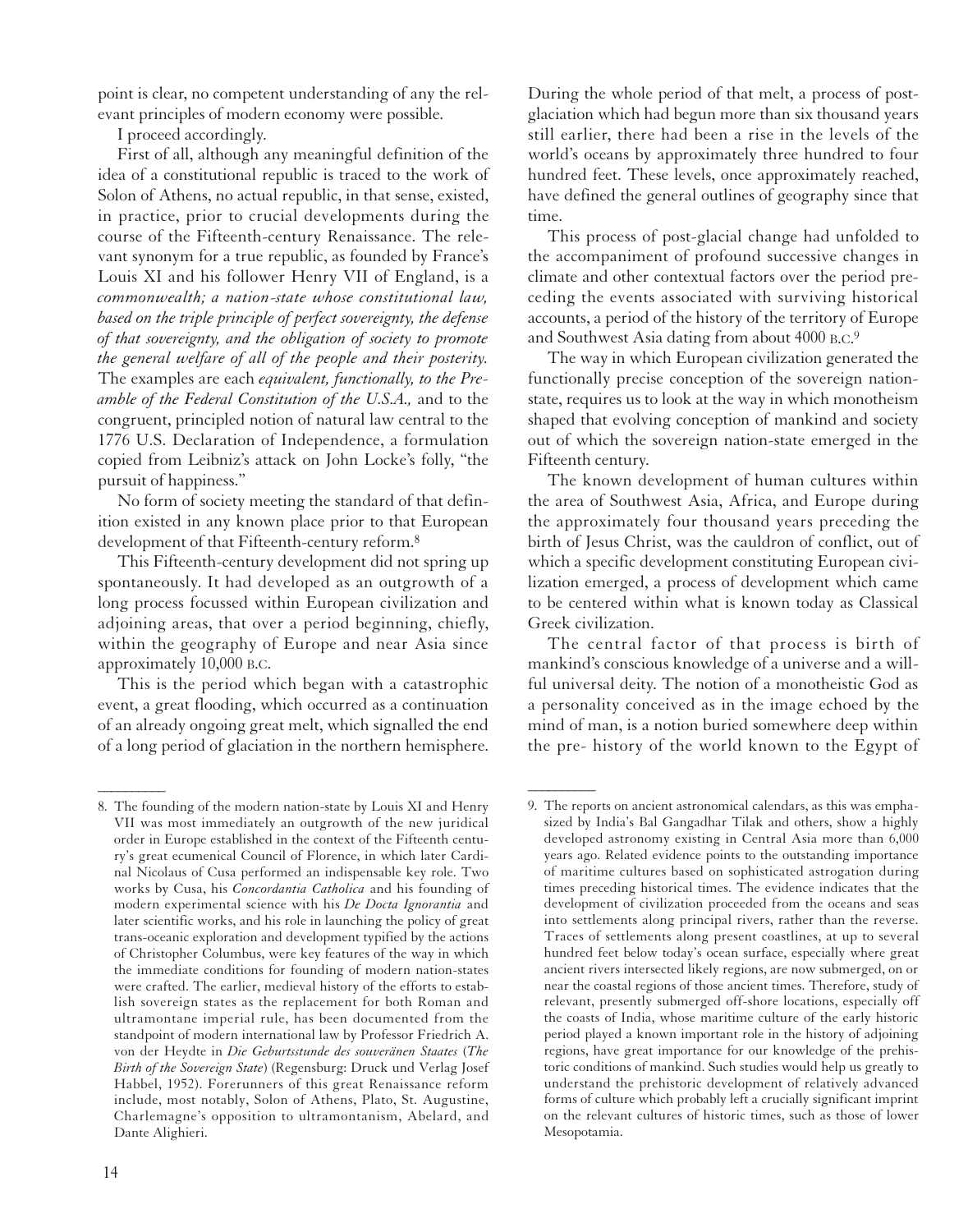Moses' monotheism. However, the obscurity of the origins of knowledge of the monotheistic principle is not only a feasible challenge; the recognition of a more rigorous, precise notion of the concept itself, is scientifically necessary for the healthy functioning of the modern world. It is essential to focus attention on those creative powers, unique to the human mind among known species, by means of which we are able to sort out clues pointing to the way the human mind, as we know it, could actually know of the provable existence of such a God. This notion of God, as argued by Plato's Classical *Timaeus* dialogue, is the emergent foundation on which the development of European civilization has depended from its beginning.

Typical is the argument for an actively creative God by Philo of Alexandria and the Christians, who argued with the same form and degree of exactness we might rightly associate with scientific certainty, rather than some anecdotal blending of legend and chronicles. Plato's *Timaeus,* when situated in the context of the work on the subject of the methods for conceptualization of universals, as by the Pythagoreans, and within his own dialogues in general, points toward such a scientifically precise knowledge of God and the associated principled notion of society.

Curiously, but not merely coincidentally, Riemann's insight into the implications of Dirichlet's Principle, as I shall treat this afresh in the next chapter of this present report, shows the way in which the human mind can actually know of, and define the notion of an ontological quality of existence of such a monotheistic God with a systematic sense of scientific certainty. As I shall emphasize in the next chapter of this report, *all rational notions of science and of modern economy depend upon the special ability to conceptualize the notion of a universal principle as a definite, and efficiently ontological object of human consciousness.* Riemann's rigorous redefinition of such universals, as stated first in his revolutionary 1854 habilitation dissertation, and as this notion was elaborated in the form of Dirichlet's Principle in his *Theory of Abelian Functions,* enables us, today, to look back with insight to the preceding development of physical science, back to the Classical Greeks, and also, still further, not only to Egyptian astronomy, but notions of astrophysics implicit in Bal Gangadhar Tilak's report on pre-4,000 B.C. astronomy in Central Asia.

This elaboration, as by Riemann, of the notion of Dirichlet's Principle, is a crucial quality of modern improvement in our ability to conceptualize those universals which the relevant ancient Egyptians, and the Pythagoreans and Plato, defined as *powers* (i.e., *dynamis*), or what modern Classical science and art know as *universal physical principles,* as absolutely distinct from the merely descriptive quality of mathematical formulas. A clear understanding of this notion, seen in that way, is crucial for defining a notion of economic science, for *a science of physical economy.* This conception is also indispensable for achieving a definite, ontological notion of creativity and of the personality of a Creator. This conception is also indispensable for understanding more adequately the qualitative specificity of the modern European civilization which first appeared within the context of the Fifteenth-century European Renaissance.

What we know of the relevant roots of European civilization, is the central role of this idea of a Creator in defining that current of thought which has adopted those special aspects of European civilization as a whole, aspects which are relevant for understanding the long struggle, through ancient and medieval times, for the modern birth of the sovereign nation-state republic. Plato's *Timaeus* is the key example of the relevant connections. The conception of man and woman as made in the image of the Creator, all within a continuing process of universal Creation, is the notion which separates Christianity, for example, from those depraved forms of Venetian-Norman-ruled, medieval society, forms from which the revolutionary Fifteenth-century founding of the modern sovereign nation-state republic largely freed mankind at that time.10

That theological conception of man, as typified by such seminal works as Cardinal Nicholas of Cusa's *Concordantia Catholica* and *De Docta Ignorantia,* is the basis for the generalization of both the kind of physical science later typified by Riemann's work, and the notion of man in society on which the principled organization of the relations among the citizens of a modern European republic is premised. It is the same Cusa, proceeding

<sup>10.</sup> Philo is notable for his attack on the fallacy of the Gnostic's syllogism, that if God were Perfect, then his Creation had been Perfect, such that even He could not interfere with a predetermined dramatic script once the Creation had occurred, as that of the mechanistic, dispensational dogmas of the modern Gnostic Darbyites teach. That Gnostic dogma is also characteristic of the sordid paganism of the cult of the Olympian Zeus of Aeschylus's *Prometheus Bound,* which forbids man's knowledgeable use of the discovery of universal physical principles. Philo's argument on that account, typifies the general method also expressed by competent forms of modern physical science. Creation was not an event, nor a closed drama, but a process of endlessly continuing Creation, in the sense of Heraclitus'S famous aphorism as adopted by Plato. The "history" of the evolution of the solar system out of a fast-spinning, solitary sun, is an illustration of the point. V.I. Vernadsky's concept of the Noösphere is both an essential conception of physical science, and a theological statement about mankind's role in the organization of our universe.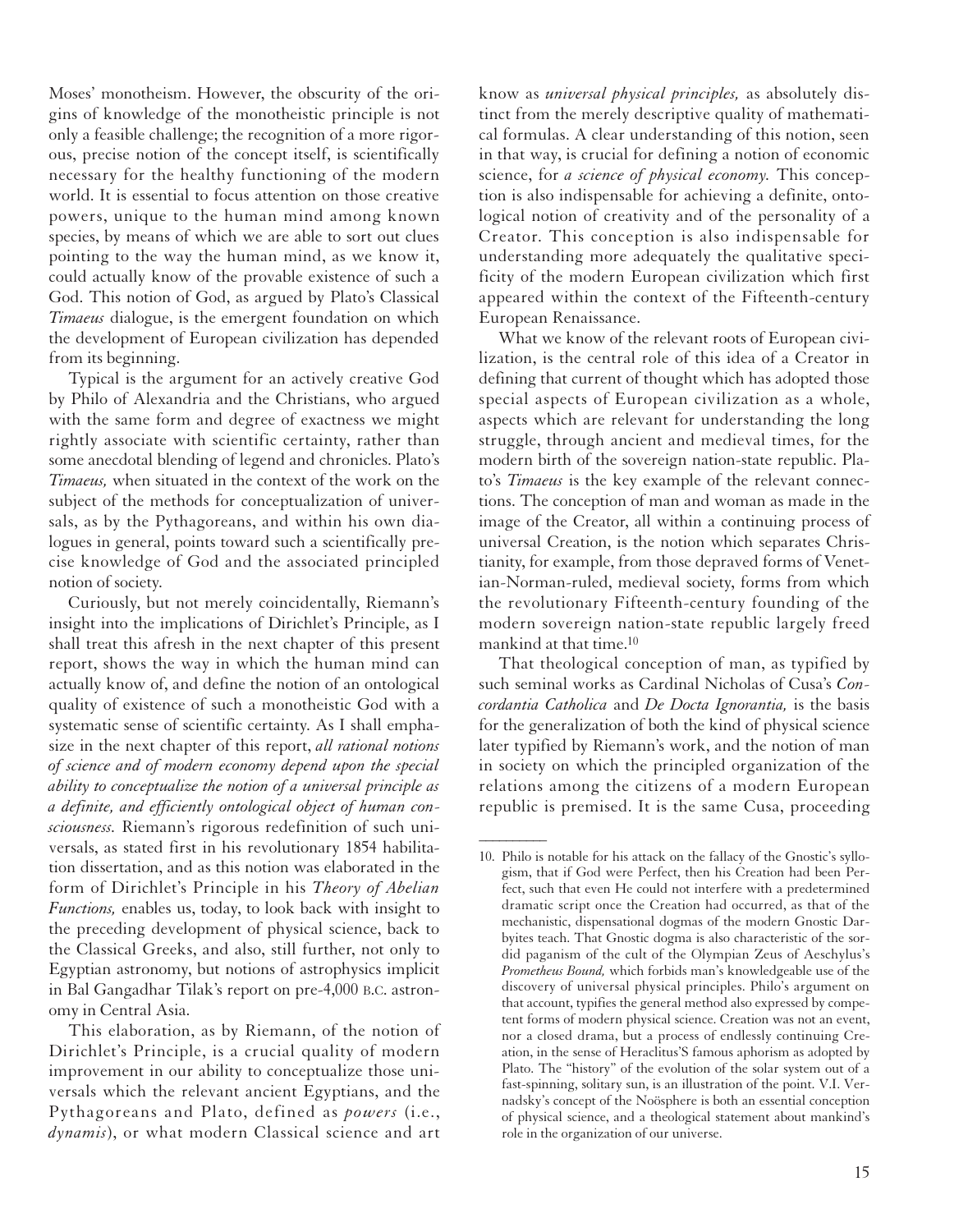from the same basis, who led in organizing what became the great explorations across the Atlantic, and from the Atlantic into the Indian Ocean, out of which a modern notion of developing a truly universal civilization emerged.11

Contrary to the doctrines of the empiricists and kindred reductionists, these issues of the history of monotheism are not only formally theological. They pertain, unavoidably, to those conceptions of man in the universe, man as in the image of the Creator, which also have distinctly secular implications, implications which have to do with the categorical distinction of human beings from beasts. Without understanding the roots of modern European civilization as located in the notion of man as in the image of the Creator, nothing essential, nothing truthfully practical concerning human existence and modern society could be understood.

#### The Crucial Conception of Man

This conception of man as a creator in the likeness of the personality of God the Creator, is the essential foundation of both competent physical science and any competently systemic conception of the modern sovereign state and economy. The recent century's most important additional contribution to the development of an integrated view of economy and man as a creator in the likeness of the Creator, was the Twentieth-century development of the concept of the *Noösphere,* by Russia's V.I. Vernadsky.

Vernadsky, the Russian nuclear scientist and founder of the branch of science known as biogeochemistry, presented to the world his Riemannian conception of the physical organization of the universe, as composed of three multiply-interconnected universal phase-spaces, the abiotic, the Biosphere, and the *Noösphere.*<sup>12</sup> This was premised on crucial experimental evidence showing that the living processes expressed by the production of the relevant fossil aggregations of our planet, were the product of a universal principle not encountered in defining non-living processes, and that the fossil aggregations produced by mankind's discovery of universal principles (the *Noösphere*) were the result of a power not otherwise found among living processes. This latter, modern notion of the term *power,* which is the centerpiece of a competent economic science, is identical with the original Greek designation of that term, as used by the Pythagoreans and Plato, and by Leibniz later.

The implication of that notion of powers is that the universe, like Vernadsky's *Noösphere,* is *a system. That means a system in the sense that the way in which the universe works is not merely acted upon by, but determined by a set of discoverable universal physical principles provided by the Creator.* Thus, to the degree that we discover those universal principles (*powers*), we have gained a partial amount of the total power which the Creator's universe represents.13

So, in that way, what we know—or, in the alternative, what we believe that we know of such principles—is also a system, not exactly the Creator's system, but including some part of that. That, of course, leaves us with some errors we have produced, or adopted, and, insofar as what we actually know, leaves much that we have yet to discover.

As the case of Kepler's discovery of gravitation shows, or Leibniz's discovery of what he termed *vis viva* (i.e., powers) which he presented to refute Descartes' blunder, the universe in which we actually live, is not a world of our naive sense-perceptions, but a universe of universal physical, and related kinds of principles; a universe which can not be sensed directly, but which we can not only know through experimental methods, but which we can nonetheless prove, experimentally, is an image of the real universe: whereas the universe we tend to infer by mere sense-certainty, is only a shadow which the real universe casts upon our senses. The concept of the complex domain, as elaborated by Gauss, Riemann, *et al.,* is typical of the way competent modern physical science represents both the difference and connection between the real universe and the shadowworld of sense-perception.

The characteristic physical-scientific distinction of man from the beasts, is this *power* which we associate with discovered universal physical principles, principles expressed as the transmission of such discoveries from the sovereign mind of a single individual discoverer to his, or her society, and to future generations.14 This power of the individual mind, so expressed, is the immortal aspect of the human biological individual, the expression of his, or her participation in the same creative principle which resides in the monotheist's Creator.

 $\overline{\phantom{a}}$ 

<sup>11.</sup> Some of Cusa's writings proposing these explorations fell into the hands of Christopher Columbus. Columbus followed up his study of those documents by Cusa by a correspondence with the scientist and Cusa collaborator Paolo dal Pozzo Toscanelli, who provided Columbus, in 1480, the map which Columbus used in designing the policy for his later voyage into the Caribbean.

<sup>12.</sup> Cf. Lyndon H. LaRouche, Jr., *The Economics of the Noösphere* (Washington, D.C.: EIR News Service, Inc., 2001).

<sup>13.</sup> This is Riemann's then-revolutionary argument in the opening of his 1854 habilitation dissertation.

<sup>14.</sup> LaRouche, *op. cit.*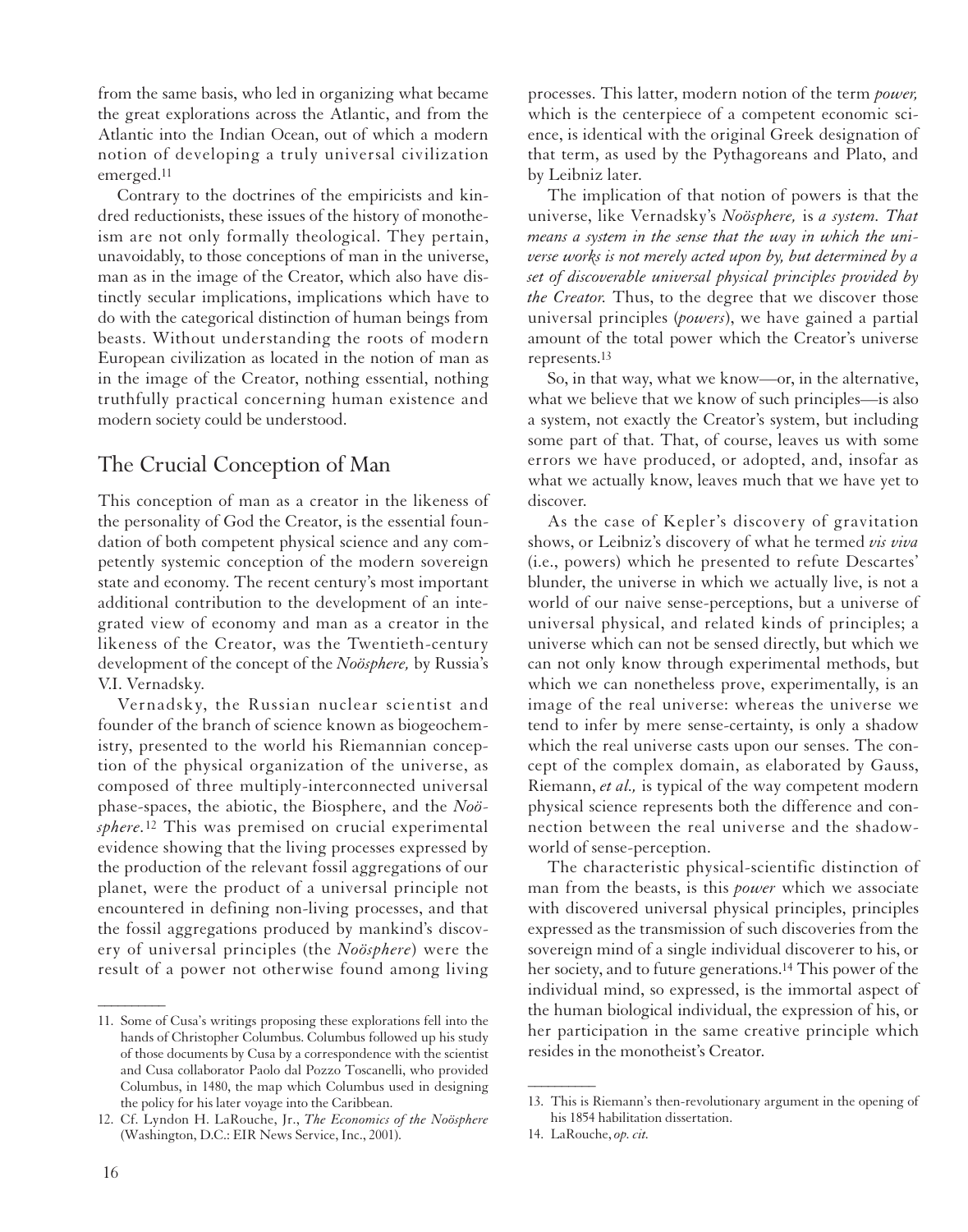**The characteristic physical-scientific distinction of man from the beasts, is the power which we associate with discovered universal physical principles,**

**principles expressed as the transmission of such discoveries from the sovereign mind of a single individual discoverer to his or her society, and to future generations. This power of the individual mind is the immortal aspect of the human biological individual.** 

*Thomas Alva Edison and Charles Proteus Steinmetz, 1922.*



It is the notion that we live in a universe ordered, in this way, by the will of that single Creator, which is the foundation for competent modern science, and is also the moral principle upon which the crafting and existence of the modern sovereign nation-state and its economy depend.

However, the process of establishment of the modern commonwealth, even up to its present, imperfect form, has been a long struggle, a struggle between the notion of man as made in the image of the Creator, and the contrary view of man expressed by a phenomenon called the oligarchical model of society. Typical of the oligarchical model are the systems associated with ancient Babylon, with Sparta, with the image of the Olympian Zeus, with the Roman Empire, and with the medieval ultamontane system under the alliance of the Venetian financier oligarchy with the Norman chivalry. The modern sovereign nation-state, the commonwealth, as defined in Cusa's *Concordantia Catholica,* is, on the contrary, a conditional realization of the goal of establishing a form of society consistent with the notion of the human individual as made in the monotheistic image of the Creator.

The chief adversary of that conception of man, still today, has been the oligarchical models of society which exist still as outgrowths of the medieval ultramontane tyranny under the Venetian financier oligarchy.

The characteristic of the commonwealth, is the transmission of those discoveries of universal physical, and of congruent principle, from one generation to the next, which is the essential functional, and spiritual distinction of the human individual and species from the beasts. It is the conscious participation in the universal process so defined, which is the unique expression of specifically human *happiness* to which Leibniz and the U.S. Declaration of Independence refer, in opposition to the specific bestiality of John Locke and Locke's pro- slavery followers in the doctrine of "property."

The issue between the republican and oligarchical system is posed, still for today, in the elementary form presented famously by the Classical Greek tragedian Aeschylus's *Prometheus Bound.* Prometheus is presented there as the advocate of mankind as a species capable of receiving and employing the discovery of those universal physical principles through which man distinguishes his society from that of apes. For that Olympian Zeus, Prometheus's alleged crime was giving usable knowledge of the principle of fire to mankind.15 It is the denial of the

<sup>15.</sup> The same contempt for the people was expressed in the time following the outlawing of slavery in the U.S.A., by those who insisted that the children of former slaves not be educated above their intended station in life, a doctrine expressed today in such forms as the "no child left behind" doctrine.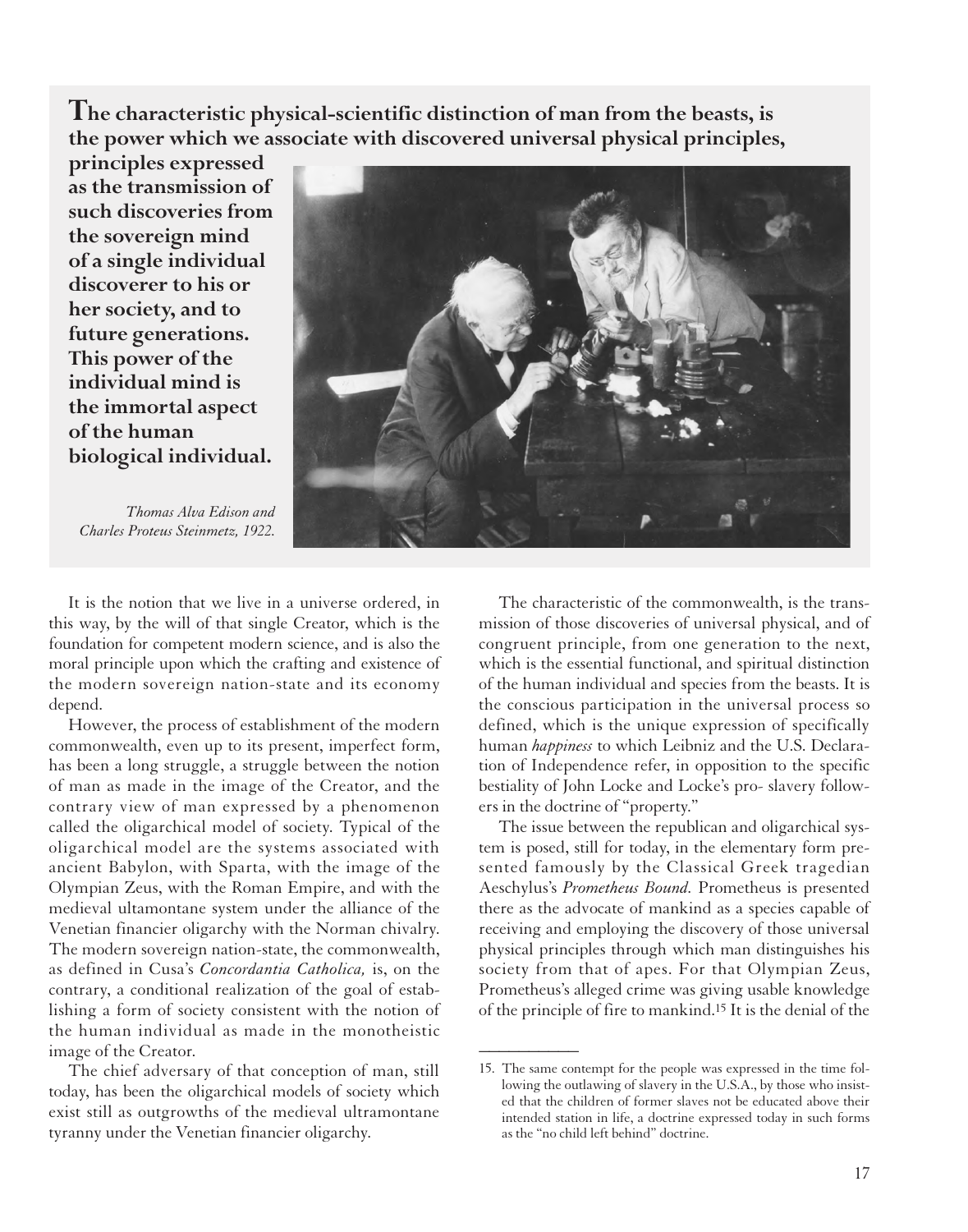right of human beings generally to have access to knowledge of those universal physical principles typified by *Prometheus Bound*'s notion of the power of fire, which is typical of the way the oligarchical principle of usury operates as the enemy within a modern commonwealth such as the U.S.A. today.

The most influential modern adversary of the Promethean principle of truthful universal principles, has been the reductionist ideology of Venice's Paolo Sarpi and such of his followers as Galileo Galilei, René Descartes, Sir Francis Bacon, Thomas Hobbes, John Locke, and the Eighteenth-century empiricists generally, as the latter are also typified by Immanuel Kant. Hence, the significance of the 1799 doctoral dissertation of Carl Gauss, in which Gauss presented a conclusive proof against the empiricism of D'Alembert, Euler, and Lagrange. On the one side, empiricism as a rationalized replacement for Aristotelean reductionism, we have modern Liberalism's utilization of discoveries in scientific progress by the Sarpi-led faction of Venice's financier oligarchy, and by the Anglo-Dutch oligarchy later. They permit the utilization of discovered new technologies, while denying society the right to be governed by its own choice of a commitment to the continuation to such notions of progress as the expression of truth.

The conflict between the interests of the people of the U.S.A. and the financier interests which have savaged the automobile industry, is an expression of the conflict between the common good and the principle of financier oligarchy carried over into modern European society as a legacy of the ultramontanism of the awfully ungodly medieval Venetian financier-oligarchy.

#### The Moral Purpose of Man's Work

The oligarchical concept of man, man as a subject of the government acting as an instrument of financier-oligarchical power, is the manner in which *work* is treated as the assigned purpose of man's existence. This is a notion of *work* which is often applied with a poor distinction between the work of the man and of the ox. For the oligarchy, it is work to produce financial and related profit and pleasure for the members of society, especially the owners, and work done to secure the income on which the sustenance and pleasures of individual and family life largely depend.

Those who live on a higher moral plane than that, define work differently. They echo the New Testament parable of the talent. This is the notion that work must somehow produce some improvement in the condition of life within the society of those who will be living after the doer of that good has passed on, ending life with something equivalent to a smile on his or her face. The principle is that we must make the universe which has "employed" us better for our having lived. Those of us dedicated to that kind of outcome of our mortal existence, spend the entire span of our lives, working to, as it is said, "improve ourselves" as people with an enhanced potential to be useful, that for no other motive than that the opportunity to do so already exists, or could be discovered.

Contrary to the idea of work associated with the definition of the generality of mankind as human cattle, as by the Physiocrats and Liberals, the sublime notion of the purpose of work pertains to a specific distinction of man from beast, the available option of cognitive immortality available to the mortal human individual. We are, in that sense, the "fire-bringers" of our society, or, the tool-maker of the automotive plant.

Look at the miserable condition still imposed upon most of the living people of this planet! Is it the meaning of our lives that they and their descendants should live so, or perhaps even worse, over successive generations yet to come? We see more immediately, the wretchedness of the conditions of life by which they are circumscribed. That is the lowest, almost contemptible level of compassion we might experience. Look at the inner misery their circumstances promote. Shall they live, from generation to generations yet to come, in that or a comparable condition? Is not the worst betrayal of mankind, and of the Creator, the willingness to leave our fellow-creature in that internally impoverished condition of knowledge and of spirit?

It is the development of mankind, as in the likeness of the Creator, the commitment to do that kind of good, which is the essential form of the work which should motivate us.

Yet, to foster the development of mankind, we must look to improving the conditions under which nations live. We must improve the planet, and also the solar system, on that account.

To contribute to those ends, we require relevant conditions of life, for ourselves, as for others. We must therefore produce the improved conditions in our society which make possible that enhancement of the conditions of family life and work itself.

This definition of the notion of work has a reciprocal implication in the uniqueness of modern European civilization, as qualitatively distinct from all known forms of society before it. It is the way in which the notion of work is situated as a systemic characteristic of that new form of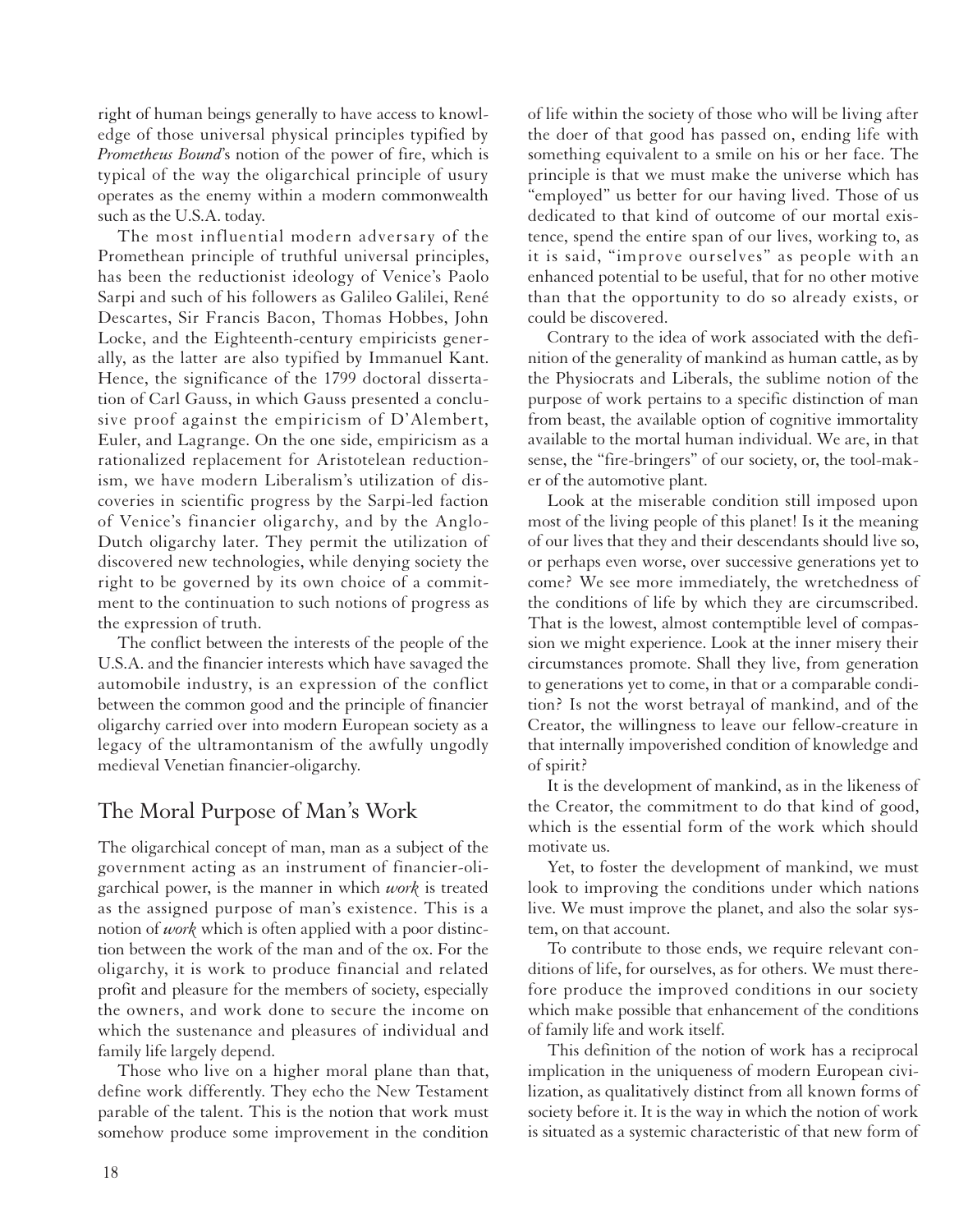society, which supplies us the crucial distinction of modern European society from all known earlier forms of society. It is in this context, this definition of modern civilization as emergent from the Fifteenth-century Renaissance, that we are rendered capable, as a society, to conquer the immediate challenge which cases such as the crisis of General Motors poses today.

Work must be conceived as a true universal. Work is defined as what society does to increase its power in and over the portion of the universe which society inhabits. It is that universal quality of transformation of the society's quality of work, which, in turn, supplies the criteria for defining the universal implication of both the work of the individual, and the individual's appropriate *moral* motivation for that work, the motivation associated with the individual's *relative satisfaction* with his or her choice of profession, and the society's practical satisfaction with the benefit of that individual's profession.

Such is the goal of happiness, which Leibniz specified in his objection to the inherent bestiality of that notion of "property" (e.g., "shareholder value") admired by Associate Justice Antonin Scalia and others.

That notion, rooted in the concept of true universals, is the difference which defines the Fifteenth-century birth of the sovereign nation-state. Instead of society conceived as in congruence with the Olympian Zeus of Aeschylus's *Prometheus Bound,* as the reign of a ruling oligarchy and its appendages, over a mass of human cattle, the emergence of the new form of society, the commonwealth, from the Fifteenth-century Renaissance, changed the relationship of the individual to society, and, therefore, the notion of work, that in a fundamental way. It is that conception of man, as reflected in the U.S. Declaration of Independence and the Preamble of our Federal Constitution, which is the essential feature of the necessary intention of modern European civilization. It is consciousness of that difference by the institutions of society, and by the individual citizen, *that attitude,* which is the key to the cure of the awful crisis descending upon world civilization at this moment.

# 2. Work and Its Organization As Power

Mere financial accounting, or the related practice of cost accounting, employs the term *productivity* to refer to a very poorly understood, but perceived effect. Contrary to the accountants and their like, economic science, like related functions of government, must define an increase in productivity as the outcome of the discovery and appropriate application of a universal physical principle, or what we term, in memory of the ancient Pythagoreans and Plato, as *powers.*

The best way to introduce the relevant conception into the modern layman's experience with the increase of the productive powers of labor in society, is to focus on the way in which technological progress, as embodied within the development of basic economic infrastructure, determines the levels of productivity which can be achieved and maintained within both agriculture and industrial and related manufacturing. This connection may be restated, and most simply illustrated, as the interaction with the universal physical principles embodied in basic economic infrastructure, with the universal physical principles expressed in production of physical goods.

The role of *powers* so expressed, is then defined as the distribution of *potential* as Gottfried Leibniz defined *potential.* The principal expressions of this distribution of potential are as basic economic infrastructure and as the application of powers in the manner of technology applied to production, or expressed by a product which has been produced for consumption or other use.

This view of *potential,* as the term is associated with Leibniz, brings into immediate view the way in which Carl Gauss and Riemann dealt, respectively, with what I have already identified here earlier in this report as Dirichlet's Principle.

Take Dirichlet's Principle as addressed implicitly by Gauss in two locations which are most notable examples for our subject-matter here. First, his general treatment of Earth magnetism, and, second, his related collaboration with Wilhelm Weber in defining the experimental principle known as the Ampère-Weber principle of electrodynamics. Contrast these accomplishments in Nineteenth-century physical science to the reductionists' blunders of the Clausius-Kelvin-Grassmann-Helmholtz-Maxwell circle. See that principle at a higher level of conception, in Riemann's treatment of Abelian functions.

The only discovered manner in which we can deal rationally with the efficient relationship with a universal physical principle, is to express the relevant experimental expression of cause-effect connections in terms of the notion of a *field.* The simplest first approximation of such a representation, is to treat, as Gauss does, the relatively simpler pedagogical problem of defining the distribution of the potential within the interior of an hypo-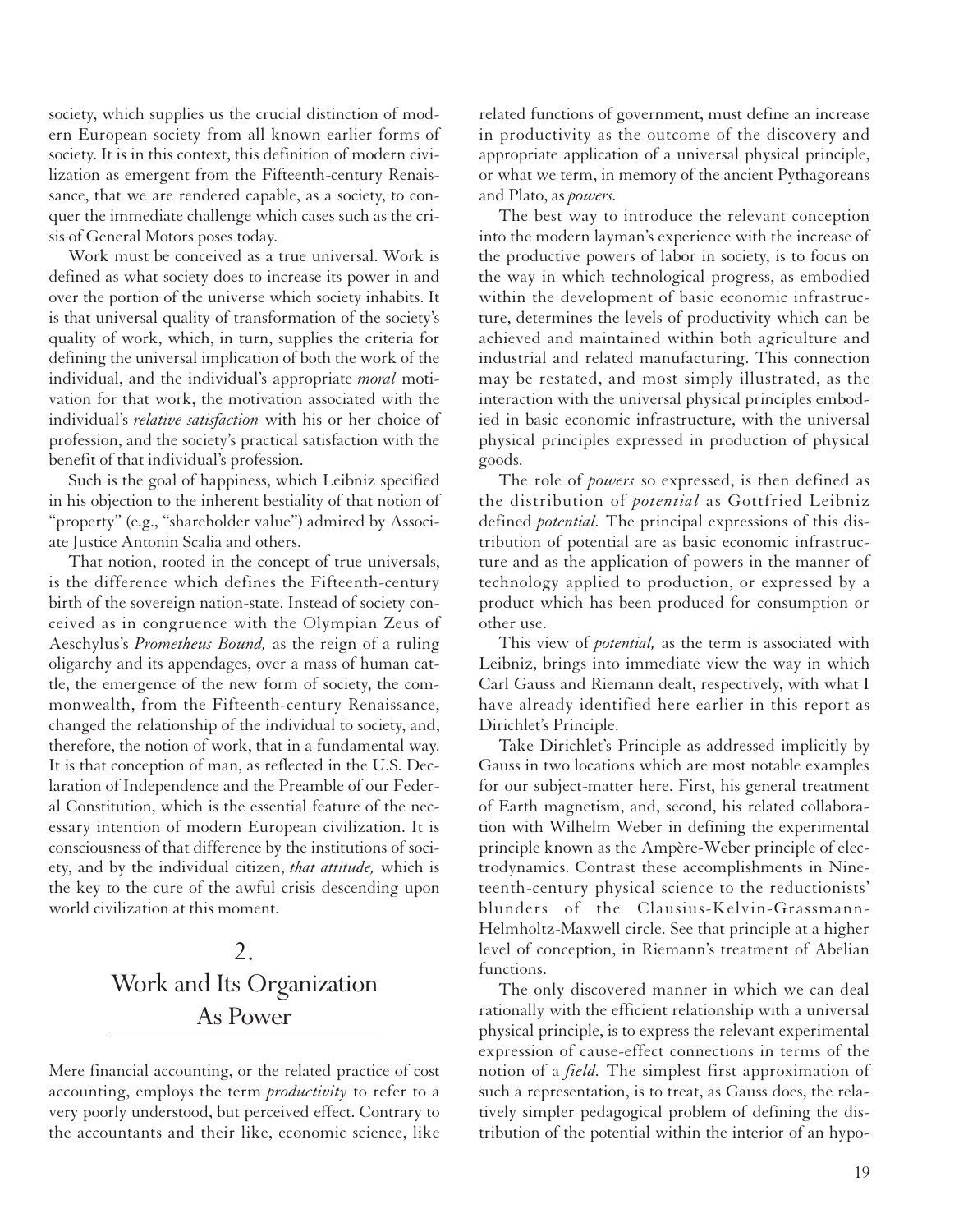thetically circular area, by measuring the potential along the perimeter of that circle.16 Then, extend that firstapproximation illustration of that notion to a multiplyconnected Riemannian surface, as Riemann's development of the notion of Abelian functions applies to such cases.

To trace the development of the notion of a *field* in modern European science, revisit Kepler's development of the conception of universal gravitation, as from his *The New Astronomy* through the implications of his *World Harmony,* this time viewing the subject-area treated, in a pioneering fashion, by Kepler, from the standpoint of the work of such as Gauss and Riemann. *Then, apply the same approach to the notion of a physical-economic process encompassing a nation, such as the U.S.A., or our planet as a whole.*

All discovered, valid notions of any universal physical principle, implicitly define a *field,* a field which is the functional notion of the extension of the efficacy of that principle throughout the universe as a whole. It is the action expressed by the impact of the potential expressed by a field upon the setting in which production occurs, which is the focus of our concern in this report as a whole.

For example, the application of Dirichlet's Principle to any field of action, elevates the experimental viewpoint from a collection of calculations to a single act of conceptual thought, a conception which, like Kepler's notion of universal gravitation, efficiently subsumes, implicitly, all of the relevant, detailed calculations. It is impossible to develop any competent insight into the way a modern economy functions, physically, except by employing the way of looking at a field in the way Riemann's treatment of what he terms Dirichlet's Principle applies.

The understanding of this point which I am developing here, enables us to understand why *the transfer of the production of a product, even when the same technology of design and production is employed, from a developed economy, to a less developed economy, has usually resulted, during the recent quarter century, in a net collapse of the level of the rate of generation of per-capita productivity in the world as a whole!* The transfer of production from a nation with advanced development of its infrastructure, to a nation of relatively poor people with a poor development of general infrastructure, tends to produce a collapse of the physical economy of the planet as a whole. The role of the field

represented by basic economic infrastructure, has been ignored, with what tend to become ultimately fatal economic results for all concerned.

By choosing a field of application which itself represents a zone of lower potential, the effective productivity of labor, *per capita* and *per* square kilometer, is relatively reduced. By "globalization," for example, the act of production is shifted away from a zone of higher potential, such as the U.S. economy, into a national economy with a much lower potential. Even though the exported technology may be competitive, in and of itself, the effect is usually a lowering of the potential and productivity of the world as a whole, as a result of transferring production from a zone of higher potential to a zone of significantly lower potential.

There is an additional factor to be considered, the order in which advanced technology is applied at various points in the sequence of the productive cycle of the society as a whole. This includes consideration, once again, of the effect of a relatively lowered, or merely unimproved technology of basic economic infrastructure, upon the effective productivity (*per capita* and *per* square kilometer) of the relevant economy as a whole. In general, rapid advances in technology in basic economic infrastructure and the machine-tool sector of production, have the optimal outcome for the economy as a whole.

The argument will be made in attempted rebuttal of what I have just written here, that since most people in management and the employed labor-force do not understand what I just said, what I have just written could not, even possibly, be of any relevance to the way production actually works. I reply: "Ignorance is no excuse for the awful results of ignorant management which are expressed in the undeniably actual collapse of General Motors and kindred enterprises today." The field in which production occurs, a field in the sense implicit in Riemann's references to Dirichlet's Principle, is the principal determining consideration in shaping the productivity and growth, or collapse of productivity in a modern economy as a whole.

The rule is, do not put relatively scientifically illiterate persons, such as the typical corporate managements of today, into controlling positions in the economy, including banking, as we have done, increasingly, over the course of the recent several decades of corporate Europe and the Americas.

I treat this matter here in two distinct, but interacting contexts: the way in which basic economic infrastructure defines the variability of potential productivity of the economy (e.g., national physical economy) as a whole, and the way in which the field of application of principle

<sup>16.</sup> Note that the challenge of mapping a system of higher order relations into the perimeter and interior of a circular area is the first step of pedagogical approach to clarifying the general implications of the notion of Dirichlet's Principle as defined by Riemann.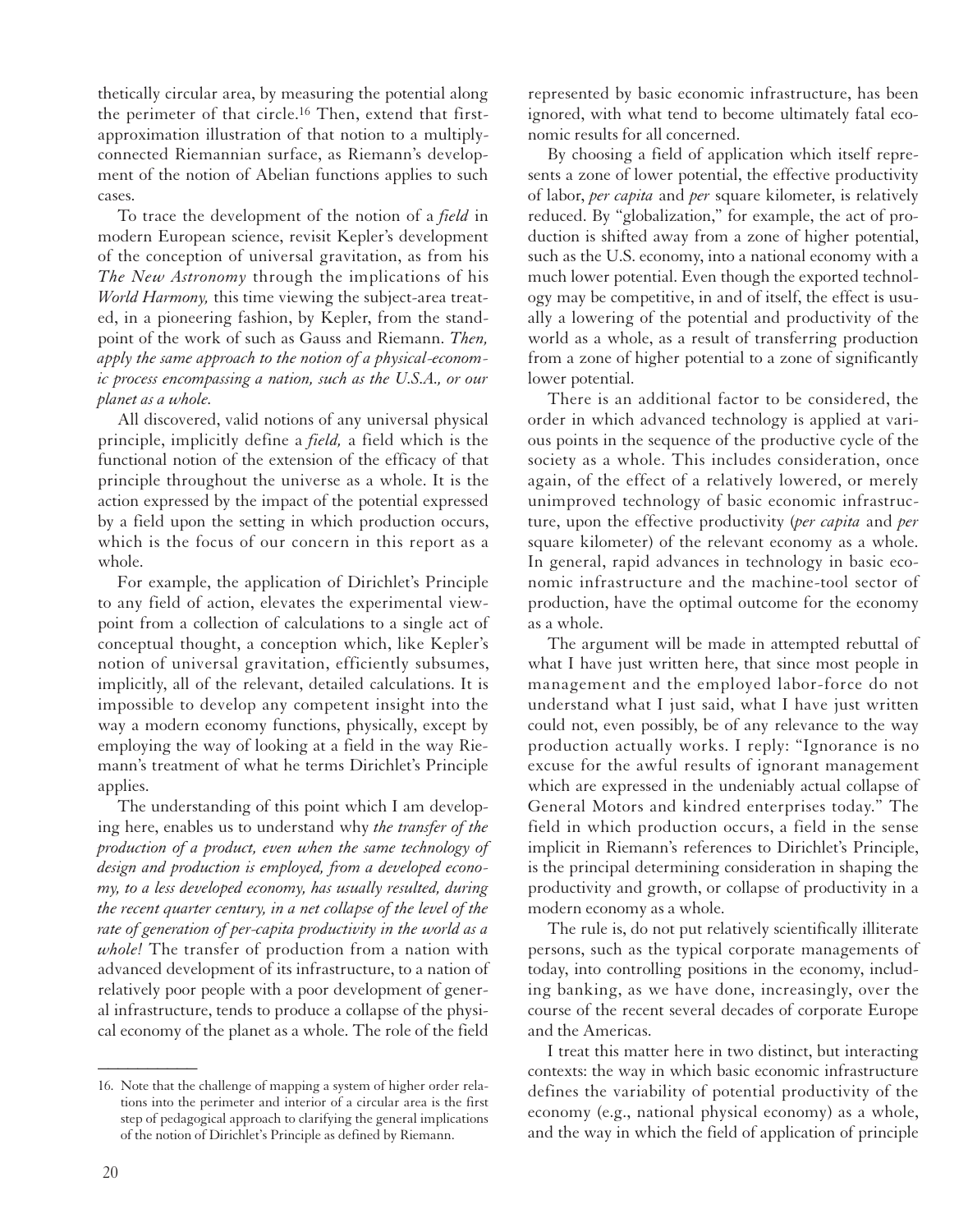**Look at the miserable condition still imposed upon most of the living people of this planet! Is it the meaning of our lives that they and their descendants**

**should live so, or perhaps even worse, over successive generations yet to come? Is not the worst betrayal of mankind, and of the Creator, the willingness to leave our fellow-creature in that internally impoverished condition of knowledge and of spirit?**

*Washing from an open ditch, Mexico City.*



 $\overline{\phantom{a}}$ 

determines productivity in agriculture and manufacturing more directly.

But, also look at the matter of potential in broader terms of reference.

#### An Example: Leibniz and Bach

Knowing what I know of such matters as that, I prescribed the crafting of the common educational program of the LaRouche Youth Movement on the benchmarks of Gauss's 1799 exposure of the frauds of the empiricist fanatics D'Alembert, Euler, and Lagrange, and, also, the implications of the same type central to J.S. Bach's founding of the principles of Classical musical composition and its performance. The first pole, the implications of Gauss's exposure of the hoax of Euler *et al.,* pertains to the relationship of the individual human mind to the universe around that individual. The second, Classical musical composition, pertains to the field of the social process, as in Classical modes of choral works, through which the individual acts to effect the cooperation on which the realization of discoveries of physical principles depends.

For example, in the case of Classical composition and its performance, the well-trained, brain-dead musician thinks in terms of chords laid out like a sequences of corpses. The actual follower of Bach's system of welltempered counterpoint defines the relevant composition as a field in which development of a unity of conceptual effect of the performance of the individual composition as a whole, is located primarily in the more complex modalities of the cross-voice relations of the counterpoint, through which an appropriate unity of effect is achieved.17 The object is the same as in Riemann's approach to the notion of Dirichlet's Principle, the notion of detail as subsumed by a single, universal conception, a conception, in the case of a relevant Beethoven performance, such as of the Opus 131 or 132 quartet, as a single,

<sup>17.</sup> For example, what conductor Wilhelm Furtwängler sometimes identified as "performing between the notes." In a Classical polyphonic work of many performers, unlike the case of the accomplished string quartet, the individual performing voice does not hear the functional interaction of his, or her own voice within the array of voices as a whole. What is heard is the impact of the polyphony upon the volume of the region in which the work is performed and heard. This is heard not as a collection of voices, but as a *field,* as I have identified the notion of a field in reference to the case of Kepler's principal discoveries and Dirichlet's Principle. The exceptionally able conductor, such as Furtwängler, hears the whole in a way which the performers do not, thus seeing and shaping those subtleties which craft the effect of the field of the performed composition, in that acoustical setting, as a sensed indivisible whole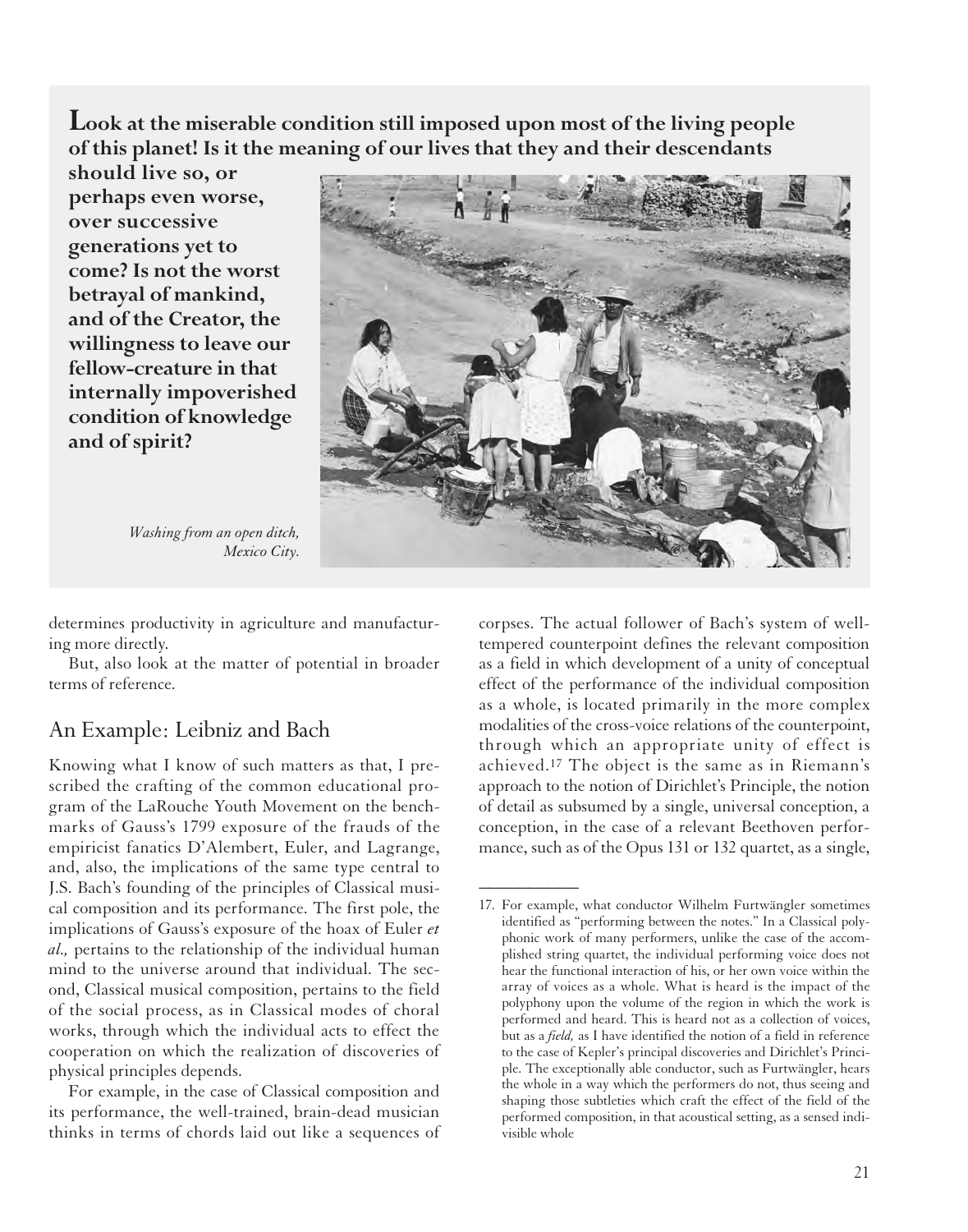essentially individual idea of a principle of composition. The role of the same Lydian progress of cross-voice development met in Mozart's *Ave Verum* as compared with Beethoven's Opus 132, is an example of the unity of a field expressed through a unified process of development according to a principle.

As the famous aphorism of Heraclitus emphasizes, as Plato after him: in the real universe, nothing really exists except constant change. It is the changes in a field, as I have indicated the implications of the term "field" so far here, which are the *efficiently determining* primary reality, rather than, as is often mistakenly assumed, a derived experience.

The same which is to be said of the composition and performance of Classical musical works after J.S. Bach's revolution, is true of all Classical artistic composition, including poetry and drama. In place of Furtwängler's apt use of the expression "performing between the notes," we encounter the often wildly misunderstood terms, poetic, or dramatic *irony.*

The dullard, idiot, or pedant, which are usually only different costumes for the same kind of fool at heart, wishes a neat, dictionary meaning, or the equivalent, for every term in the vocabulary used. Not a single competent artist, as composer or performer, would ever do such a disgusting thing as reducing everything to attempted literal meanings, as the unfortunate Associate Justice Antonin Scalia does with his implicitly Satanic dogma of "text." The proper use of words by literate, actually thinking people, is to employ known terms and other images to convey a meaning which the words used have never conveyed on any occasion before that. This reality of Classical irony, too painful to be discussed at a grammarian's funeral, is the typification of the way in which the creative powers of the human mind are expressed in communication.

Only a half-brain-dead pedant could have dreamed of the invention and use of a pseudo-language such as Esperanto as a proposed replacement for living languages of actual peoples living in actual cultures. This was the problem of Latin, which Dante Alighieri exposed and remedied by design in the course of defining the pathway to development of the cultures of a sovereign nation-state republic. The same idea, when expressed in one language, can be replicated by appropriate modes applied to a different language; but this translation of actual ideas can not be competently effected by a mechanical process of translation according to standard dictionaries and grammars. The meaning lies not in the words as such, but in the reality to which the words are intended to allude. The music of any use of language lies, as

Furtwängler emphasized, "between the notes." In other words, in the ironies of the *field,* as Riemann's reference to Dirichlet's Principle implies.

### Take 'Energy,' for Example

Energy, as defined by the reductionist circles of Clausius, Grassmann, and Kelvin, does not actually exist. It is a footprint, not the foot, *power,* which produces the imprint. One important effort to clarify this distinction, was the suggestion that we employ the term "energyflux density" as a replacement for the crudely scalar notion of "energy" of the usual suspects of reductionism. We used this, for example, in the work of the international scientific association known as the Fusion Energy Foundation. We have used it in our professional practice of economics, to impart a sense of the way in which relatively higher and lower orders of sources of heatequivalent are ordered as we go up, or down the scale of the ordering of relatively more effective technologies. Thus, we have the ordering of burning of wood, charcoal, coal, petroleum and natural gas, nuclear fission, nuclear fusion, and matter-antimatter reactions as successively higher, relatively more effective, and more efficient orders of technology. These rules of thumb have distinct meanings for practice within the generalities of chemistry and nuclear and sub-nuclear domains of physics. They are in rough, but meaningful correspondence with the notion of a relatively higher, or lower ordering of technologies.

So, in the effort to understand the principled nature of the processes which govern the universe, and its adducible technologies, in the large, we are obliged to plumb into the domain of that which is ever-tinier. To understand the tiniest, we must conceptualize the process in its largest astronomical aspects imaginable, as the paradoxes of the Crab Nebula tease us so. Kepler already thought like that.

The relative weight of power and related potential is greatest in the development of basic economic infrastructure, which should represent about half of the total capital investment by a modern economy such as the U.S.A. Most of this development must occur within the public sector of the economy, rather than private entrepreneurship, just as the achievements of rural electrification show the way in which increased potential over wide areas will have a relatively most powerful multiplier effect on net productivity and quality of product. Improved quality of investment in public education, is among the most powerful multiplier effects, with smaller class sizes (generally not in excess of 15-25